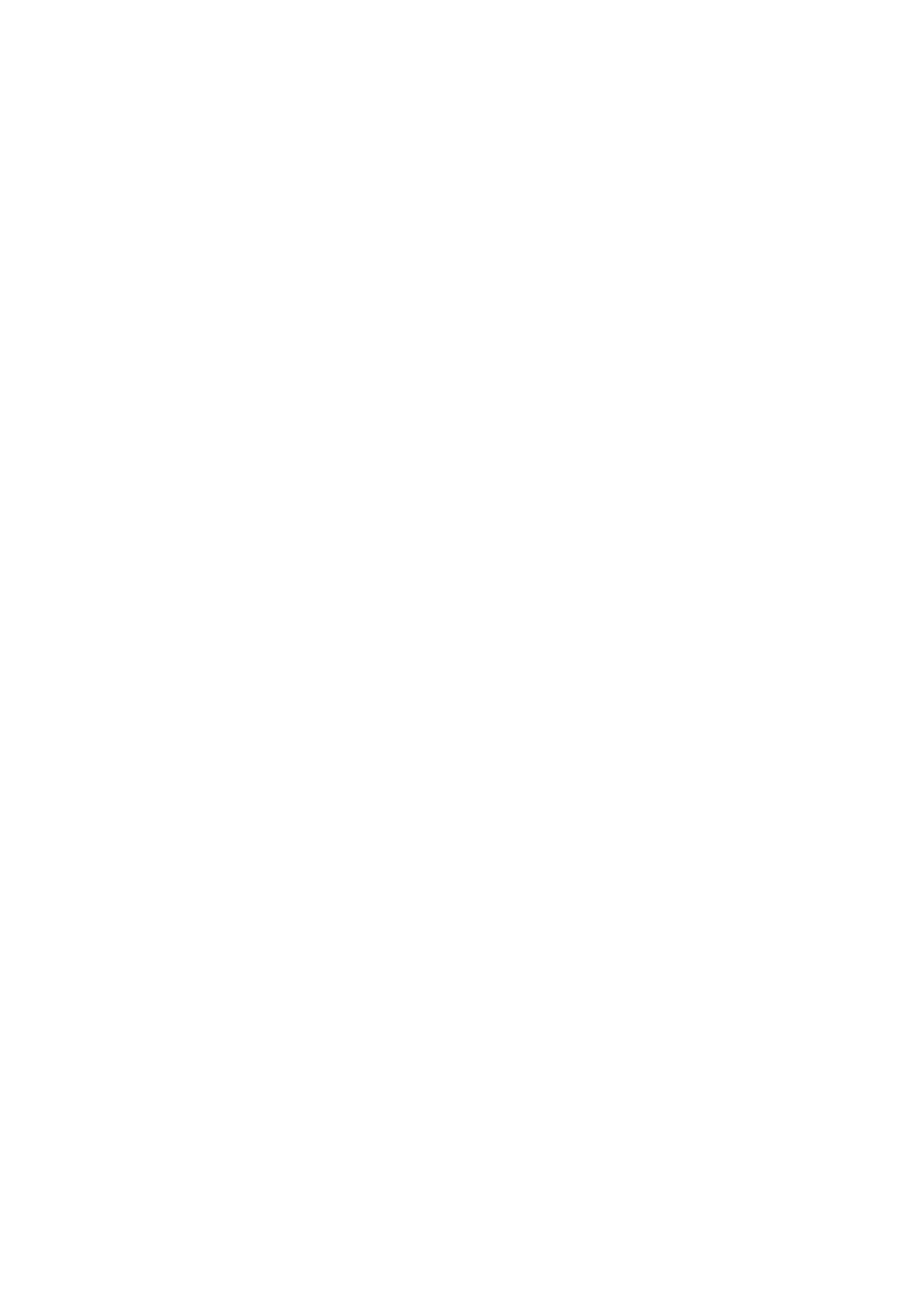



#### **This document is published by the Defense and Security Division (DSD) of the Peace and Security Department (PSD) of the African Union Commission (AUC), Addis Ababa, Ethiopia**

**© Commission of the African Union, 2014 – All rights reserved.**

African Union Commission P O Box 3243 Roosevelt Street Addis Ababa, Ethiopia Tel: +251 115 513 822 Fax: +251 115 519 321 E-mail situationroom@africa-union.org Website: www.peaceau.org



Follow us on Twitter: @AU\_PSD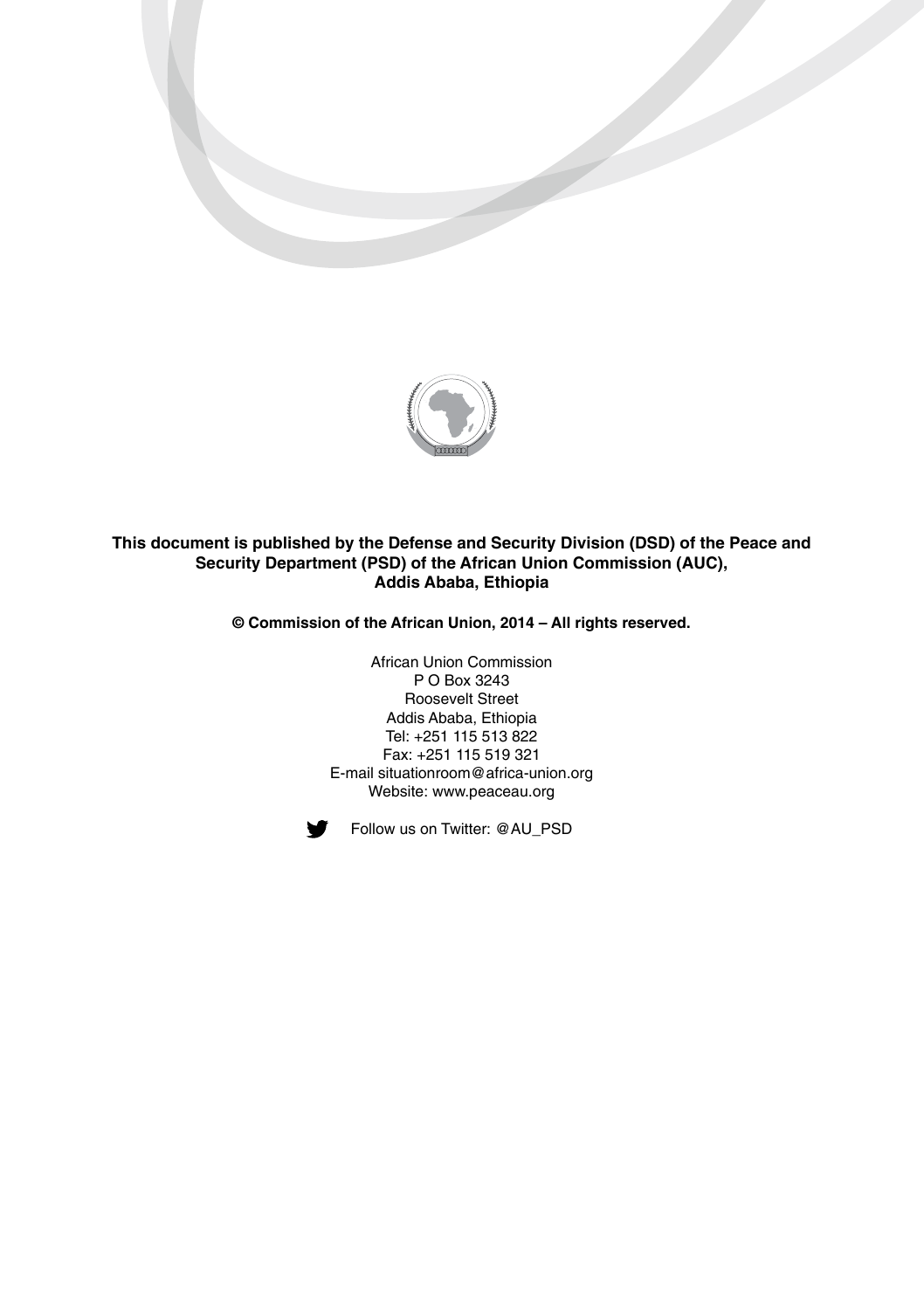## Table of Contents

|                               | Abbreviations and Acronyms                                                                                                                                                                                                                                                                                                                                                                                             | 6                                                        |
|-------------------------------|------------------------------------------------------------------------------------------------------------------------------------------------------------------------------------------------------------------------------------------------------------------------------------------------------------------------------------------------------------------------------------------------------------------------|----------------------------------------------------------|
| А:                            | Purpose of the Guideline                                                                                                                                                                                                                                                                                                                                                                                               | 8                                                        |
| B:<br>B1.<br>B <sub>2</sub> . | Objectives, Framework and General Principals<br>Objectives of Reintegration<br>General Principals and Considerations<br>B.2.1. National Ownership<br>B.2.2. Create Synergy with other Post-Conflict Recovery Processes<br><b>B.2.3 Regional Dynamics</b><br><b>B.2.4 Consider Gender Dynamics</b><br><b>B.2.5 Transitional Justice</b><br>B.2.6 HIV/AIDS                                                               | 8<br>10<br>10<br>10<br>11<br>12<br>13<br>14<br>15        |
| C:<br>C.1<br>C.2<br>C.3       | Operationalising Reintegration Programing<br>Contexts where reintegration activities may be requested<br>Context analysis and planning<br>C.2.1 Situation analysis and needs assessment<br>C.2.2 Stakeholder analysis<br>Information Management and Outreach<br>C.3.1 Information Management                                                                                                                           | 16<br>16<br>17<br>17<br>20<br>22<br>22                   |
|                               | C.3.2 Communications and outreach<br>C.4 Reintegration models and approaches<br>C.4.1 Ex-combatant focused reintegration.<br>C.4.1.1 Reinsertion Packages<br>C.4.1.2 Commander Incentive Programs<br>C.4.1.3 Vocational and life skills training<br>C.4.1.4 Short-term employment programmes<br>C.4.2 Community-based reintegration<br>C.4.2.1 Community-based violence reduction initiatives<br>C.4.3 Pension schemes | 23<br>24<br>24<br>25<br>27<br>27<br>28<br>29<br>30<br>32 |
| C.5                           | Special needs groups                                                                                                                                                                                                                                                                                                                                                                                                   | 32                                                       |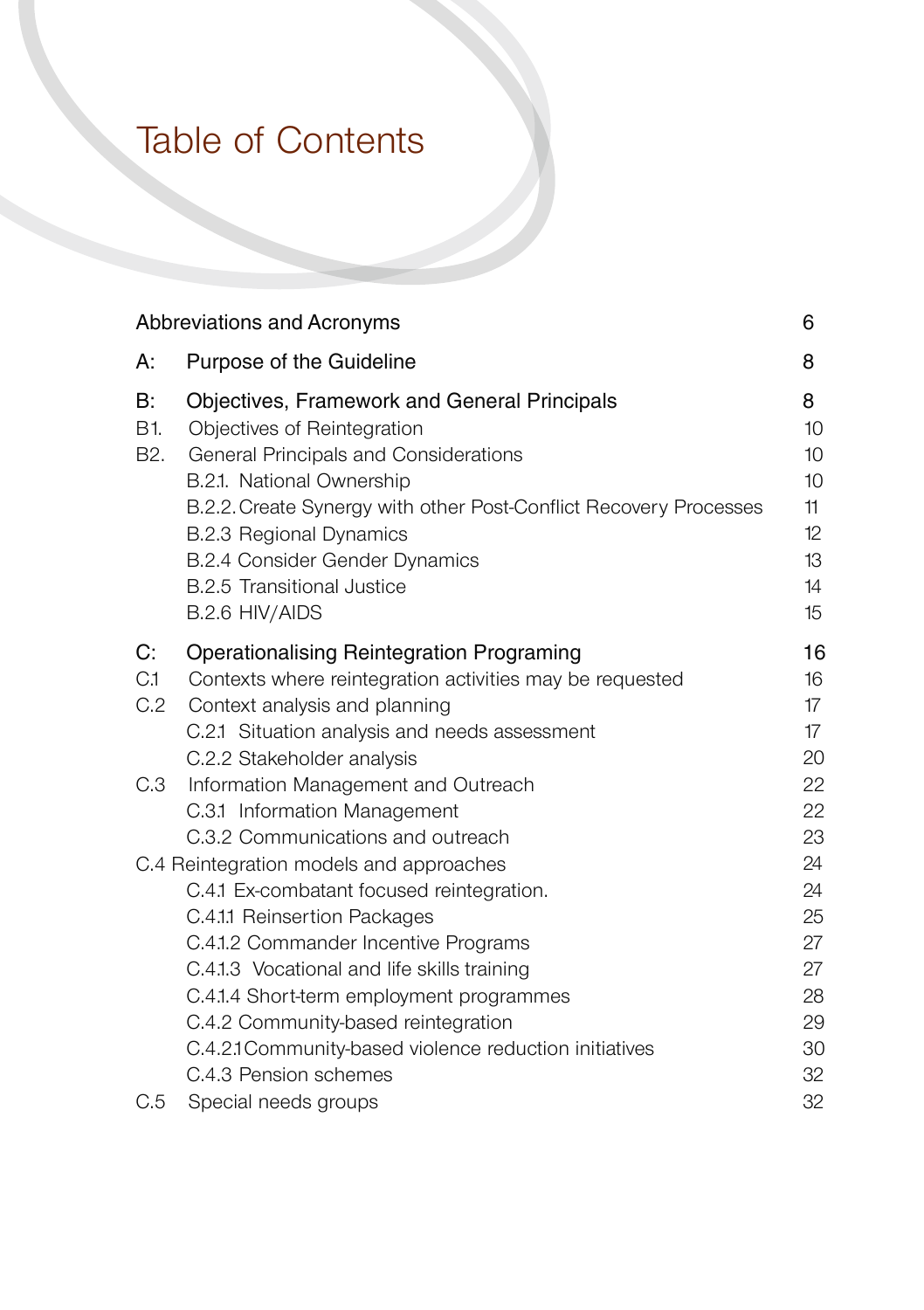*Reintegration Operational Guideline*

 $\Rightarrow$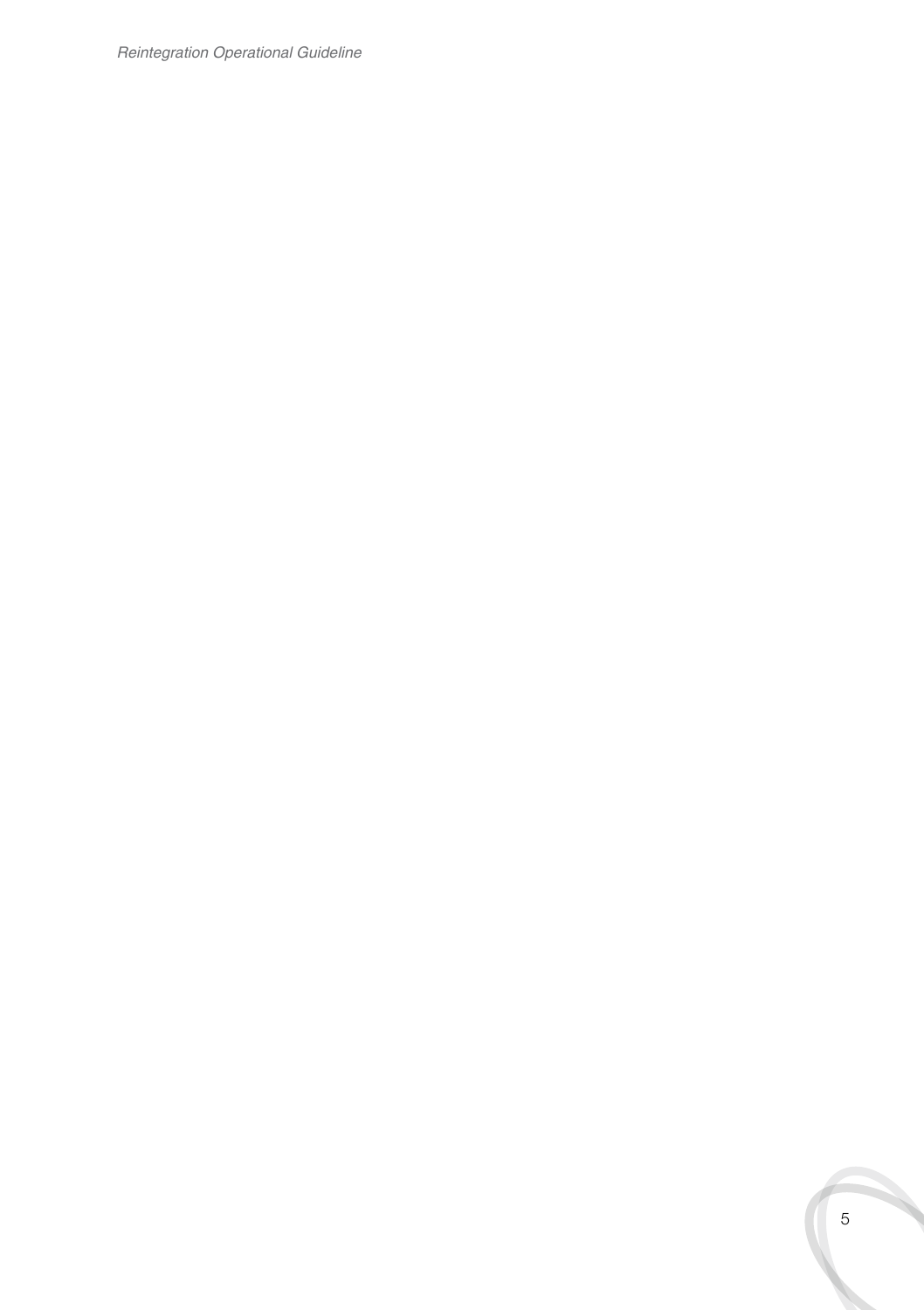## Abbreviations and Acronyms

| <b>ACRWC</b>  | African Charter on the Rights and Welfare of the Child  |
|---------------|---------------------------------------------------------|
| <b>AfDB</b>   | African Development Bank                                |
| <b>APSA</b>   | African Peace and Security Architecture                 |
| AU            | African Union                                           |
| <b>AUC</b>    | African Union Commission                                |
| <b>CAAFAG</b> | Children Associated with Armed Forces or Armed Groups   |
| CAR           | Central African Republic                                |
| <b>CPU</b>    | <b>Child Protection Unit</b>                            |
| CRC           | Convention on the Rights of the Child                   |
| <b>CSO</b>    | Civil Society Organization                              |
| <b>DDR</b>    | Disarmament, Demobilization and Reintegration           |
| <b>DRC</b>    | Democratic Republic of Congo                            |
| <b>ICRC</b>   | International Committee of the Red Cross                |
| <b>ICRS</b>   | Information, Counselling and Referral Systems           |
| <b>IDDRS</b>  | UN Integrated Disarmament, Demobilization and           |
|               | Reintegration Standards                                 |
| <b>IDP</b>    | Internally Displaced Person                             |
| <b>ILO</b>    | International Labour Organisation                       |
| <b>LRA</b>    | Lord's Resistance Army                                  |
| M&E           | Monitoring and Evaluation                               |
| <b>MDTF</b>   | Multi-Donor Trust Fund                                  |
| <b>MIS</b>    | Management Information System                           |
| <b>NDDRC</b>  | National DDR Commission                                 |
| <b>NGO</b>    | Non-Governmental Organization                           |
| <b>OGN</b>    | <b>Operational Guidance Notes</b>                       |
| <b>PCRD</b>   | AU Post-Conflict Reconstruction and Development Policy  |
| <b>PSO</b>    | Peace Support Operation                                 |
| <b>PTSD</b>   | Post Traumatic Stress Disorder                          |
| REC           | <b>Regional Economic Communities</b>                    |
| <b>RM</b>     | Regional Mechanisms for Conflict Prevention, Management |
|               | and Resolution                                          |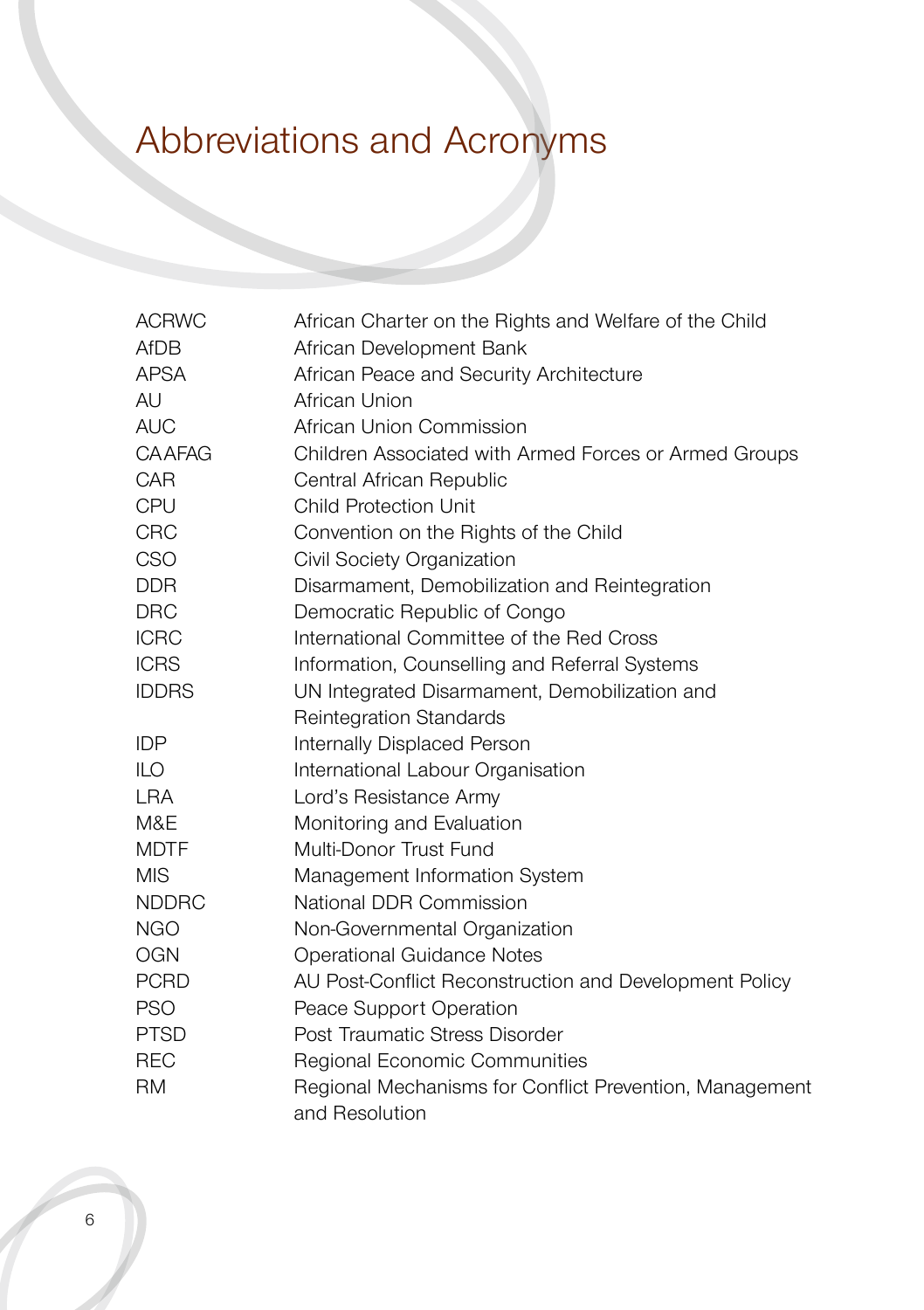| <b>SALW</b>   | Small Arms and Light Weapons                       |
|---------------|----------------------------------------------------|
| <b>SGBV</b>   | Sexual and Gender based Violence                   |
| <b>SOPs</b>   | <b>Standard Operating Procedures</b>               |
| <b>SSR</b>    | Security Sector Reform                             |
| TJ            | Transitional Justice                               |
| UN            | United Nations                                     |
| <b>UNDP</b>   | UN Development Programme                           |
| <b>UNICEF</b> | United Nations Children's Fund                     |
| <b>UNDPKO</b> | UN Department for Peacekeeping Operations          |
| <b>WAAFAG</b> | Women Associated with Armed Forces or Armed Groups |
| XC            | Ex-combatants                                      |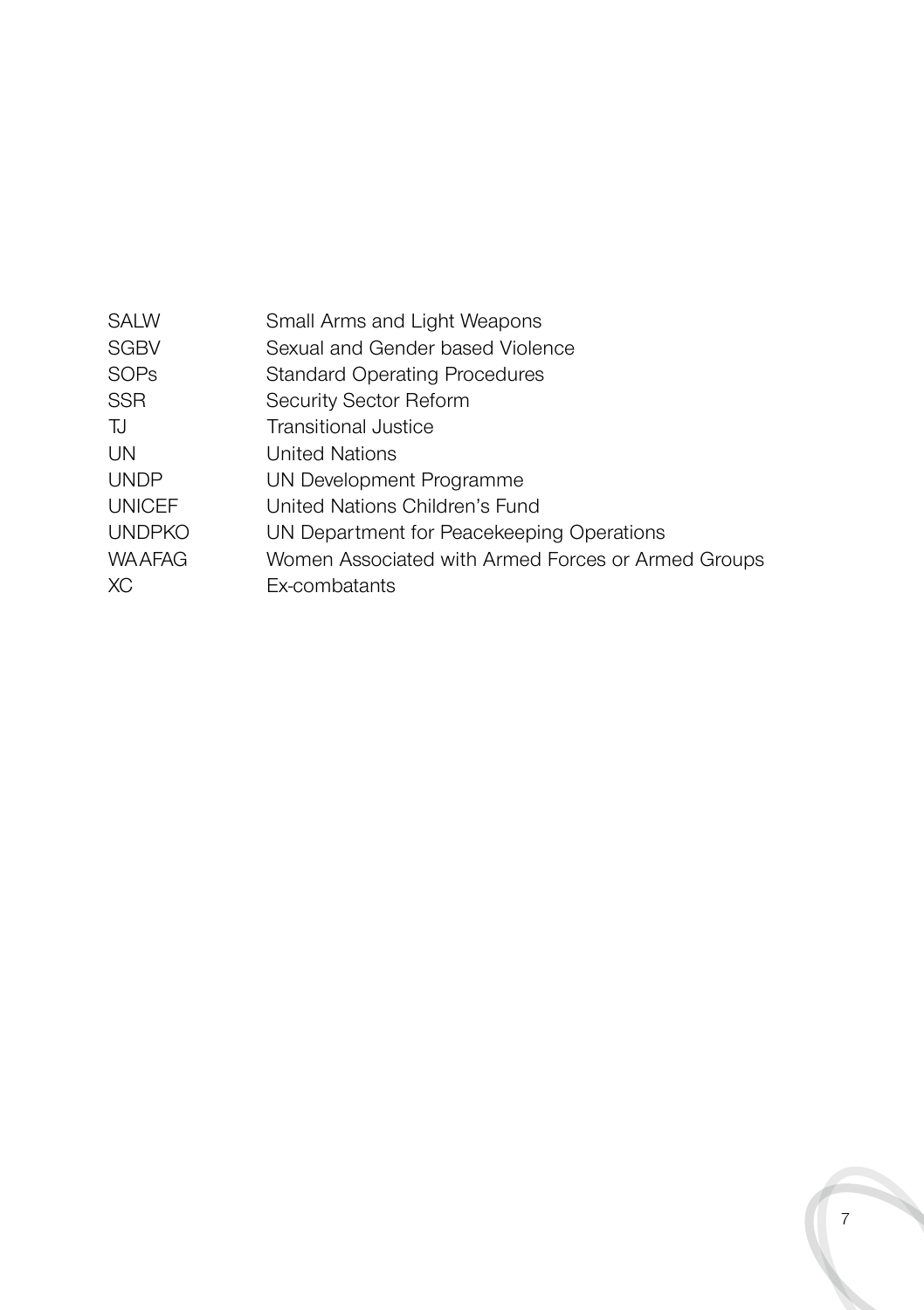## A: Purpose of Guideline

### 1.1. Purpose of these Guidelines

This guideline aims to provide African stakeholders including the personnel of the African Union (AU), AU member states, Regional Economic Communities (RECs), Regional Mechanisms for Conflict Prevention, Management and Resolution (RMs), and Peace Support Operations (PSOs) with operational guidelines to assist in the planning for, and implementation of the reintegration component of DDR programming. While drawing from the experiences in Africa and catering to the particular needs of stakeholders on the continent, the Guideline is also compliant with international legal standards and norms, and is complementary to other existing DDR frameworks such as the United Nations Integrated Disarmament, Demobilisation and Reintegration Standards (IDDRS).

This Guideline does not intend to be a comprehensive guide but rather a concise operational guideline for consideration by national authorities as they plan and implement reintegration programs to downsize their militaries or to reintegrate ex-combatants of armed groups back into society. Recognising that the contexts in which reintegration programs take place are highly complex and diverse, the Guideline is not prescriptive but provides ideas drawn from best practices and illustrated by case studies.

## B: Objectives, Framework and General

#### Definition of Reinsertion and Reintegration

*Reinsertion is the small "r" of the DRR process. It is defined as short-term assistance provided to XCs immediately after demobilization, as a form of transitional assistance to help cover their basic needs and that of their immediate families before entering into the reintegration program.*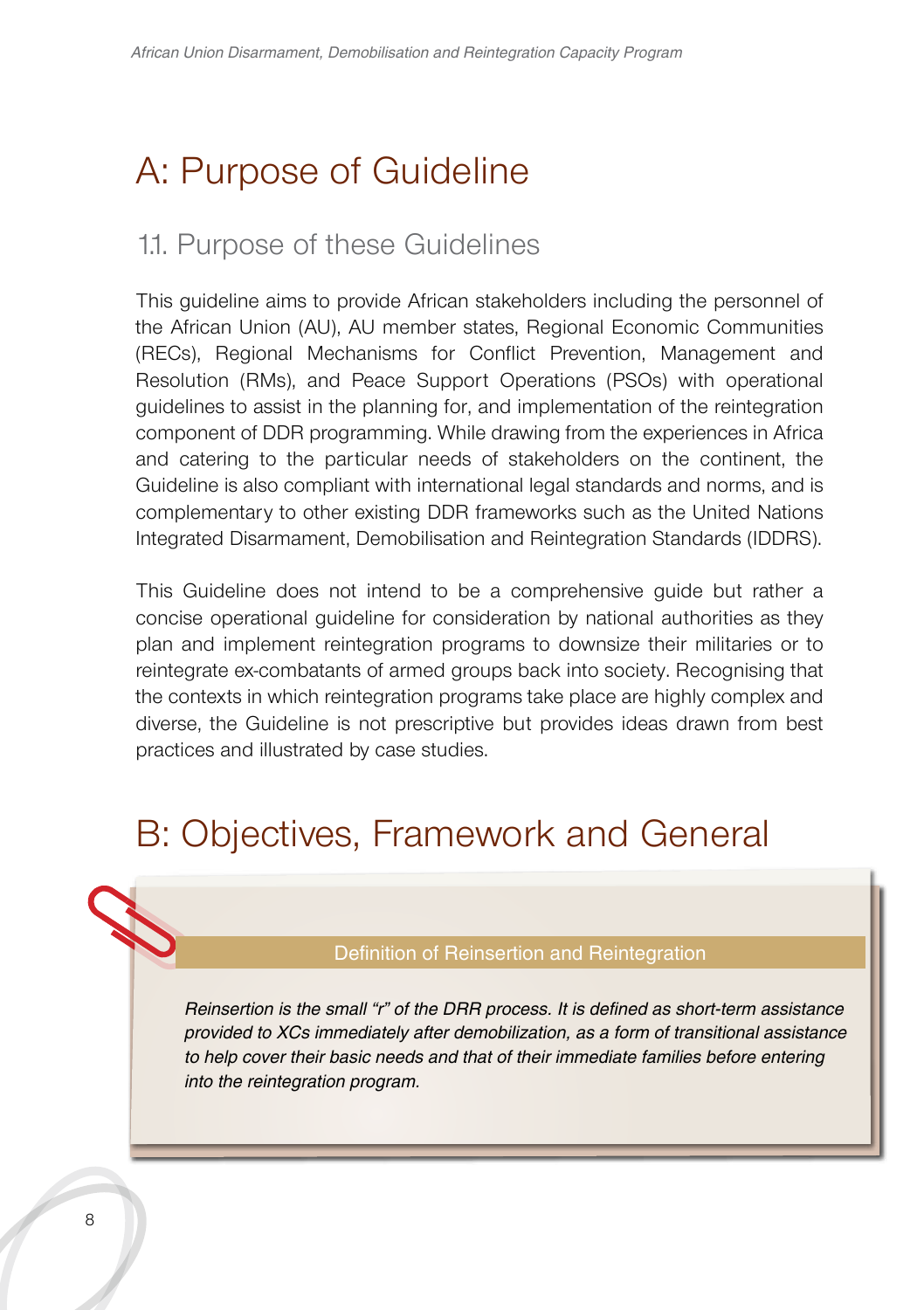#### Definition of Reinsertion and Reintegration *Contd.*

*Reintegration is the longer-term process through which an XC regains a civilian life. In most cases, the reintegration process involves not only the XCs but also their family and community. Reintegration is multi-faceted and includes social reintegration through which the XC is accepted back into the community; political reintegration where by the XC acquires a role in decision-making processes; and economic reintegration which allows the XC to gain a livelihood through gainful employment.* 

### B.1 Objectives of Reintegration

The primary objective of reintegration programs is to ensure that ex-combatants return to civilian life in a manner in which they can be productive and socially integrated individuals who do not pose a threat to society. While this will not by itself guarantee peace and security, a successful reintegration process is an important component of wider efforts to restore security so that national recovery and development can take root. Experience has shown that if DDR, and reintegration in particular, is not done effectively there is a significant risk that individuals may return to insurgent groups or criminal activity. In addition, if reintegration programs are conceived of poorly, they may also undermine stabilisation efforts by exacerbating tensions within communities. It is therefore important that interventions are informed by a thorough analysis of the overarching context in which they are to take place.

In Africa, the extended family and community network is often the first access point to which the ex-combatant will turn when seeking to return to civilian life. This unique social capital in Africa is a significant asset on which reintegration programming should aim to enhance rather than undermine. For this reason, assessing and addressing the needs of the host-community is often as important as the needs of the ex-combatant.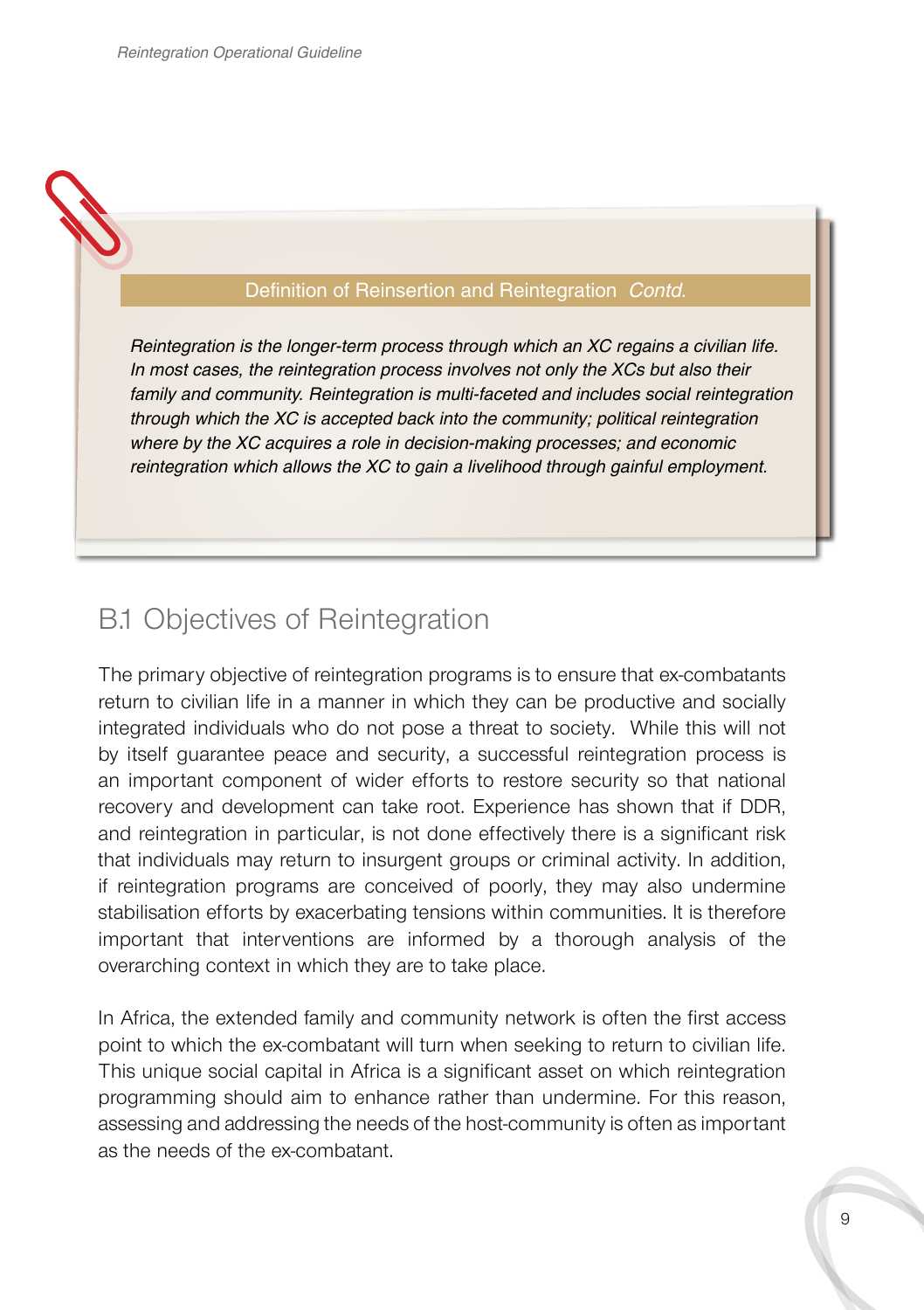### B.2 General Principals and Considerations

#### B.2.1 National Ownership

Ensuring national ownership of reintegration programming is essential for its success and sustainability as well as its ability to be integrated within the broader national stabilisation and development planning. National ownership ensures that the intervention is informed by an understanding of the local context and conflict dynamics as well as the dynamics between the XC and the local population.

Although the government may receive financial and technical assistance from partners, it is the responsibility of the national government to ensure that it is leading the process from the design to implementation. It is also the responsibility of the government to ensure that there is sufficient coordination within the government ministries and local government, between government and national civil society and between the government and external partners. In contexts where state structures are weak, the principal of national ownership still requires that national authorities be involved national reintegration programming with a view to progressively taking over responsibilities as their capacity develops.

#### Case Study: South Sudan

*DDR was recognized as an essential part of the Comprehensive Peace Agreement between the Government of Sudan and the Government of South Sudan and a DDR strategic plan was developed in November 2007. However, the Government of South Sudan felt that it was never sufficiently involved in DDR programming which, in its view, did not sufficiently take into account the situation in South Sudan or its national priorities. Instead, there was a perception that external actors were leading the process. As a result, there was a lack of consensus on reintegration modalities and management leading to considerable dissatisfaction. Though the program was implemented for several years, it achieved poor results and the Sudan People's Liberation Army leadership put many of the XCs back on the payroll.*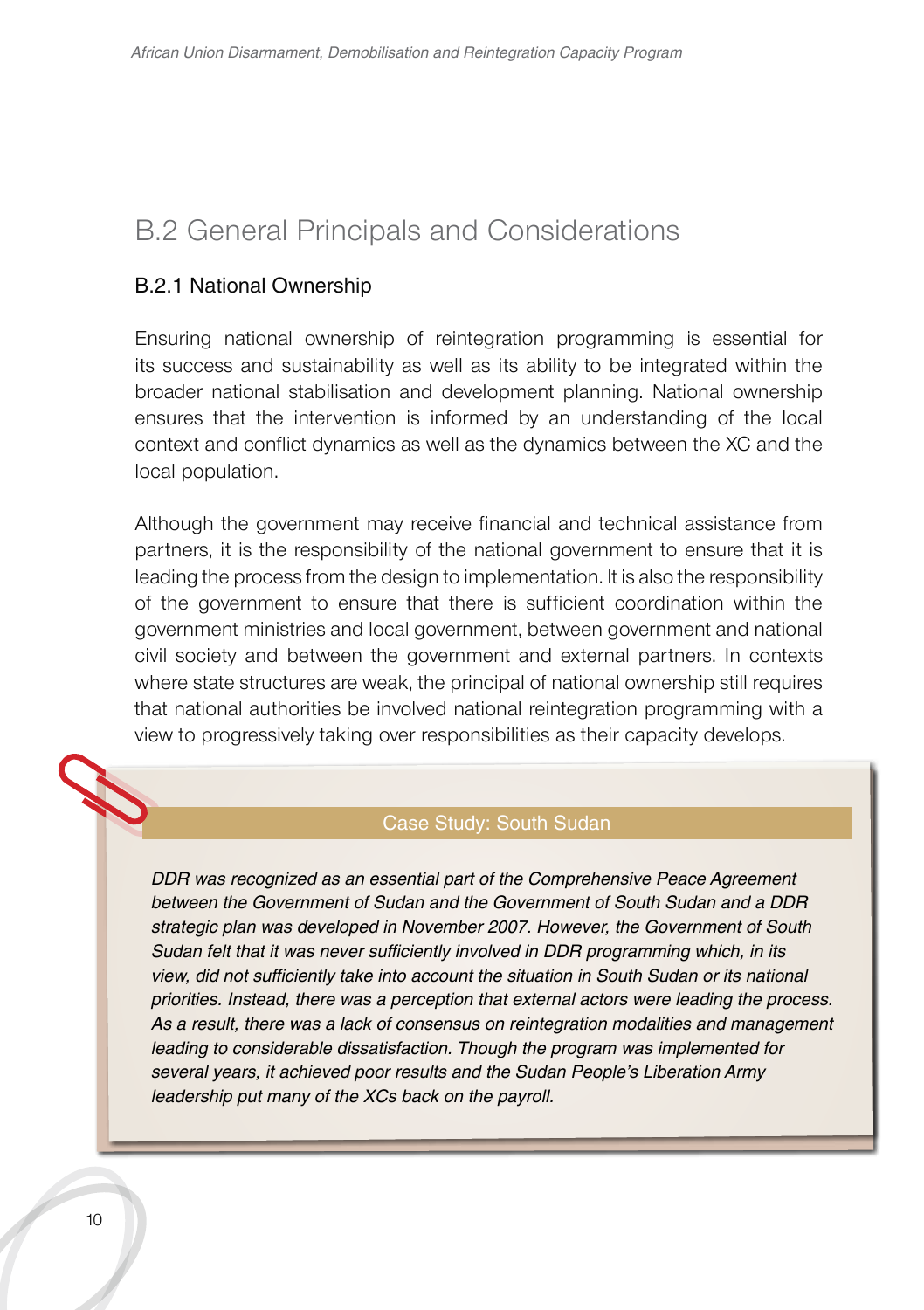#### B.2.2 Create Synergy with other Post-Conflict Recovery Processes

Reintegration programing is only likely to be effective when it is part of the broader post-conflict recovery efforts. Reintegration should therefore be planned in coordination with and in support of national SSR and reconciliation efforts as well as national job creation and development efforts. In postconflict settings, there are a number of processes that the government should seek to integrate their reintegration programming. This may include the Post-Conflict Needs Assessments (PCNAs) which are multilateral assessment and planning processes used by the UN, the European Commission (EC), the World Bank (WB) and Regional Development Banks and bi-lateral donors as a way of conceptualizing, negotiating and financing a common shared strategy for recovery and development in fragile, post-conflict settings. They are usually intended to culminate in the development of a Transitional Results Framework.

Integrating reintegration programing into broader recovery and development efforts will help to ensure that reintegration is prioritised by the government budget and donor community as well as ensuring that the reintegration programing contributes or forms a part of longer term development initiatives. Regional institutions, including the RECs/RMs, may also play an important role in supporting these efforts.

#### Case Study: Uganda Peace Recovery and Development Plan (PRDP)

*Launched by the Government in 2007, PRDP aimed to stabilize Northern Uganda through recovery and development programs. Reintegration programs were embedded within its objectives. This assisted in reintegration programing being harmonized coordinated with transitional justice efforts including reparations for victims of conflict. The mid-term review of the PRDP identified that XCs required further assistance despite the end to formal reintegration programming. If not for its inclusion at the beginning of the planning process, it is doubtful the XCs would have been identified as a segment of the population requiring additional assistance.*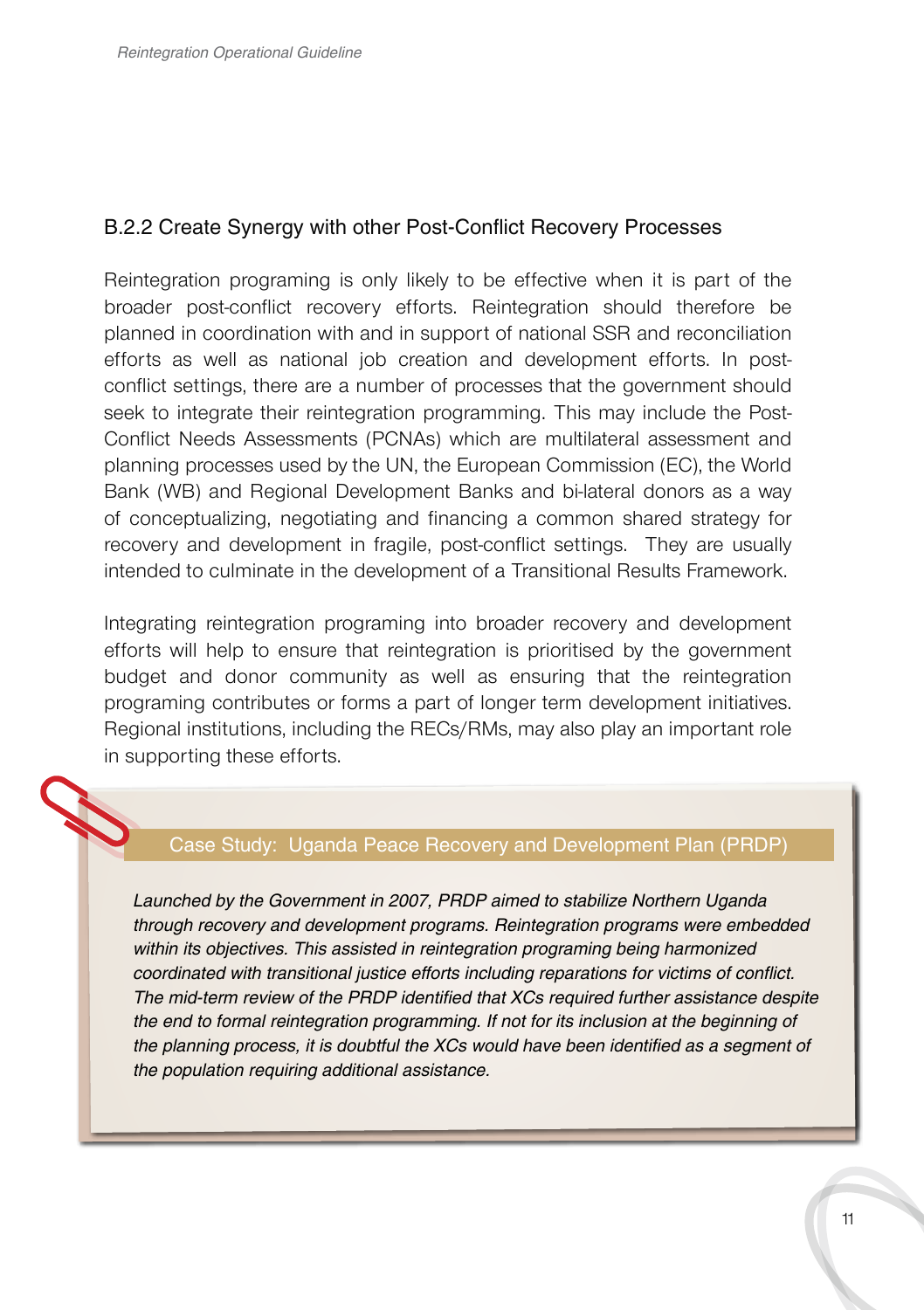#### B.2.3 Regional Dynamics

Due to the nature of conflicts in Africa and cultural, political and economic interconnectedness or African regions, many conflicts have cross-border implications. This has been the case in particular in Libya where combatants left the country during the recent conflict creating instability in Mali and neighbouring countries. The same phenomena has also occurred during other conflicts in West, Central and East Africa. In fact, the recycling of combatants due to cross-border recruitment has now become more of the norm than an exception.

Due to the porous nature of the borders and the increasing liberalization of policies to facilitate regional movement, the success or failure one country's reintegration program impacts the security of its neighbors. As a result planning for reintegration of XCs should consider regional dimensions, including the operating modalities of armed groups and war economies as well as ensure that repatriated foreign combatants also have access to reintegration programs.

The regional nature of conflicts is also part the solution. Economic and development cooperation within the APSA, and the growing role of the RECs/ RMs, also provide potential opportunities for reintegration efforts of XCs. Where there are existing trade or monetary unions, there are also opportunities for XCs to find jobs and livelihoods in neighbouring. However, to ensure that the regional dimensions are used as a positive rather than a negative, it is important that a country coordinate with and be transparent in their reintegration planning with other interested countries.

#### Case Study: West Africa

*In Sierra Leone, many viewed the DDR process as a success as the program demobilized over 70,000 fighters and collected 43,300 weapons. However, it later became apparent that a significant numbers of XCs had not fully reintegrated but instead migrated to other West African countries where they found work as mercenaries or criminal gangs creating instability in neighboring countries.*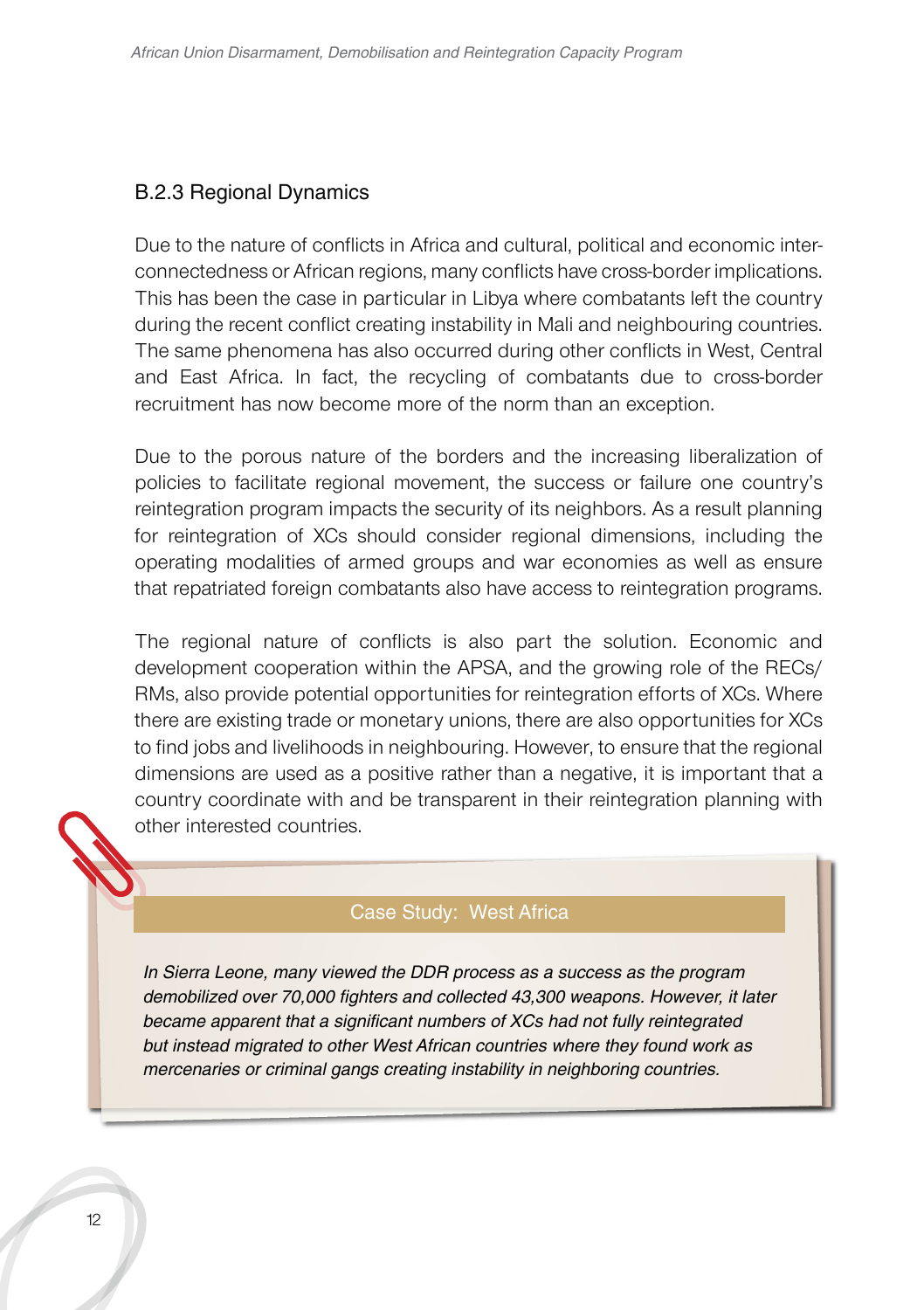#### B.2.4 Consider Gender Dynamics

Although gender is often understood to mean women, the term gender actually refers to the socially and culturally constructed differences between men and women. Across Africa, these social constructs vary widely not only between cultures but between urban and rural settings. Conflict can also change the cultural construct for gender which may change again in post-conflict settings.

Common gender related challenges for women include the fact that reintegration support tends to neglect the needs of women and children who are often not considered a security threat and are also viewed as a dependent of their male partner. Women also face higher rates of stigma when returning from conflict, particularly if they have children conceived during the conflict, and may have difficulty gaining access to land. Similarly, African male XCs often return from conflict with a perception of that prowess, power and aggression are positive components of their masculine identity. Once the XC returns to normal civilian life, this gender construct can lead some to feel deprived of their sense of purpose and identity leading to substance abuse or physical violence.

While examples of gender related needs vary widely, it is important that reintegration programs factor in these dynamics.

#### Case Study: Eritrea

*Although women's experience of war is often profoundly negative in some cases involvement in conflict can lead to new opportunities and identities. In Eritrea women played a full and active role in the war of independence creating a new and more equal society. However when women and girls were demobilized they returned to a society that was largely not ready to accept the equality they experienced in military life. Many women XC found it difficult to accept what they saw as the traditional gender related constraints and expectations of society. As a result, women XCs who married their male peers suffered high rates of divorce as many male XC men wanted to re-marry 'civilian' women who they perceived as more feminine. As a result, women XCs often found it more difficult to reintegrate socially and economically when they returned home.*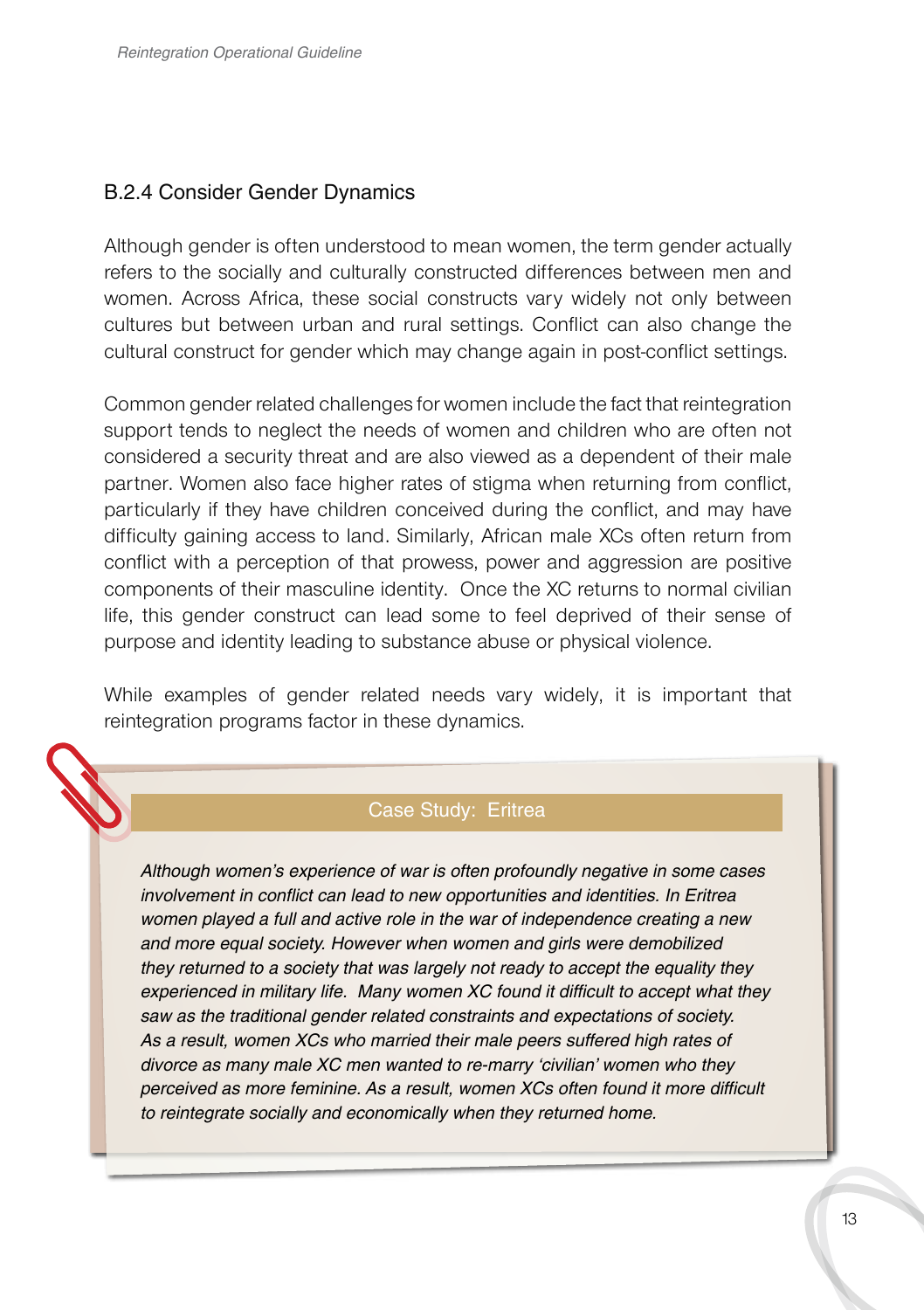#### B.2.5 Transitional Justice

Situations emerging from conflict usually require a form of transitional justice and national reconciliation. Transitional justice "comprises the full range of processes and measures associated with a society's attempts to come to terms with a legacy of large-scale past abuses, in order to ensure accountability, serve justice and achieve reconciliation" (UNSC 2004). Although state institutions may be fragile during transition periods, it is important to begin a process of accountability in order to provide redress to victims and strengthen the rule of law. If conducted appropriately, these processes can assist in the reintegration of XCs as it may improve the sense of justice in receiving communities and reduce stigma. It is, however, important that communities are engaged prior to the reintegration of the XC in order to understand the dynamics.

There are a number of different and often parallel modalities that can be used in furthering the process of national reconciliation.

Criminal Prosecutions: Often for serious crimes, XCs may be liable for criminal prosecution. Although criminal prosecutions can at times enhance reintegration processes, they are often viewed as creating tension and possibly even disruption in reintegration programs. As such, creating a clear national policy on who is to be prosecuted is important in order to create certainty and build confidence.

Traditional Reconciliation Processes: In many African communities traditional practices and processes exist to resolve conflict and restore relationships within communities affected by violence. In some countries, communities have adapted the use of traditional justice mechanisms has also been used in some African countries including Rwanda and Uganda. Whatever process is most appropriate, the affect should be to promote reconciliation between XC and communities so as to ensure that the XC are accepted back into their communities.

Trust Commissions: A state may decide to use a Trust Commission to investigate and report on system abuse and as a means to help communities understand the underlying causes of the harm they suffered.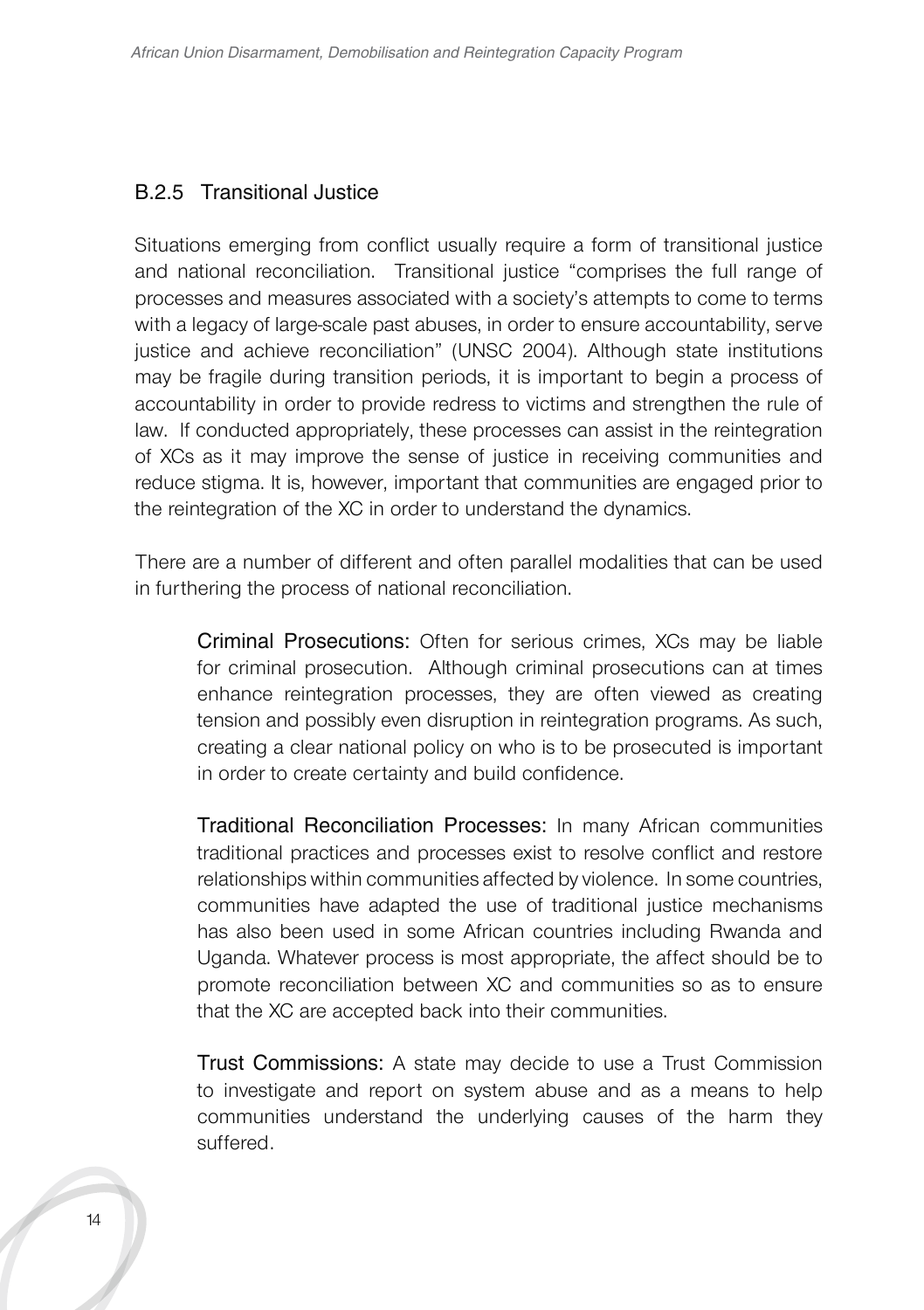Institutional Reform: As part of a transitional justice process, it may be important to restructure security institutions or to create a vetting process to avoid those suspected of committing human rights abuses from being integrated into security institutions. Equally, particularly in situations following wars of independence, it may be important to create and support veterans groups.

#### Case Study: Sierra Leone

*While the pursuit of criminal prosecutions is often viewed as an obstacle to DDR programs due to the fear it causes with ex-fighters, there are instances of criminal prosecutions assisting reintegration programs, particularly. In Sierra Leone, the indictment of Charles Taylor by the Special Court for Sierra Leone in 2003 allowed for the conclusion of the peace process and the start of the DDR process. Some argue that when the prosecution policy targets only those most responsible it reduces the perceptions that XC have impunity, it individualizes guilt rather than attaching it to all members of the group, and it restores a sense of justice in the affected communities. Also, in Sierra Leone, although the creation of a Truth and Reconciliation Commission initially caused concern among XCs, the ability of the government to clearly articulate its purpose soon caused relief with support among XCs for the Commission increasing to 85%.*

#### B.2.6 HIV/AIDS

During most conflicts in Africa, there is a relatively higher prevalence of HIV. There is similarly a general low awareness of the risks of HIV/AIDs among XCs who had little access to information and few means of prevention or treatment. Increased promiscuity during conflict also account for increased rates of transmission. It is important therefore to include HIV/AIDs awareness programming in reintegration programs as well as access to care and treatment for those who are living with HIV/AIDs.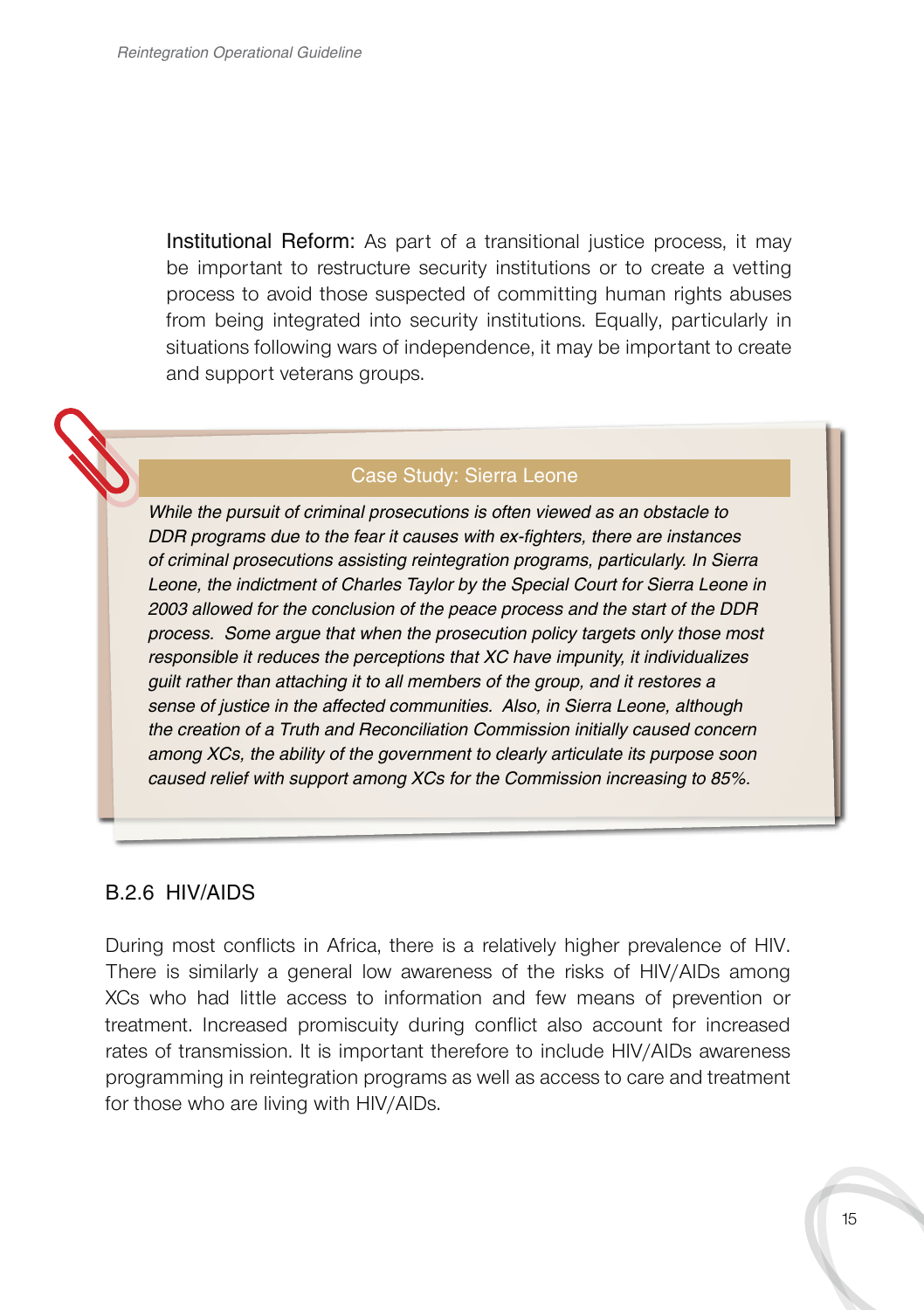## C: Operationalising Reintegration Programing

## C.1 Contexts where reintegration activities may be requested

Every situation in which the reintegration of XC occurs will have its own unique background and features. Interventions will always need to be tailored to meet specific requirements on the ground. However, it is possible to identify a number of broad contexts or types of scenarios which may need to be responded to. These are highlighted in the table below.

Table 5: Reintegration scenarios and programing implications

| Scenario                                                                              | <b>Key Features</b>                                                                                                                                                                                                                       | Implications for Reintegration<br>Programming                                                                                                                                                                                                                                                     |
|---------------------------------------------------------------------------------------|-------------------------------------------------------------------------------------------------------------------------------------------------------------------------------------------------------------------------------------------|---------------------------------------------------------------------------------------------------------------------------------------------------------------------------------------------------------------------------------------------------------------------------------------------------|
| A. Outright and<br>clear military<br>victory of one<br>conflict party                 | Clear balance of power<br>and ability to enforce law<br>and order<br>Functional command<br>structures for overall<br>command and control                                                                                                  | Formal DDR process for<br>combatants on the winning side<br>as a component of restructuring<br>of regular armed forces.<br>Elements on the losing side may<br>be reintegrated into the regular<br>armed forces, enter a DDR<br>process or spontaneously return<br>to their communities of origin. |
| B. End of<br>conflict through<br>a peace<br>agreement<br>agreed by<br>warring parties | Security situation may<br>remain precarious but<br>a degree of "balance of<br>power' between parties<br>to the conflict likely to<br>exist<br>Peace agreement may<br>be supported by a<br>regional or international<br>peacekeeping force | DDR process likely to have<br>been agreed as part of peace<br>agreement along with SSR<br>and wider power sharing<br>arrangements<br>Details of the DDR process may<br>be vague requiring close follow-up<br>and additional negotiations                                                          |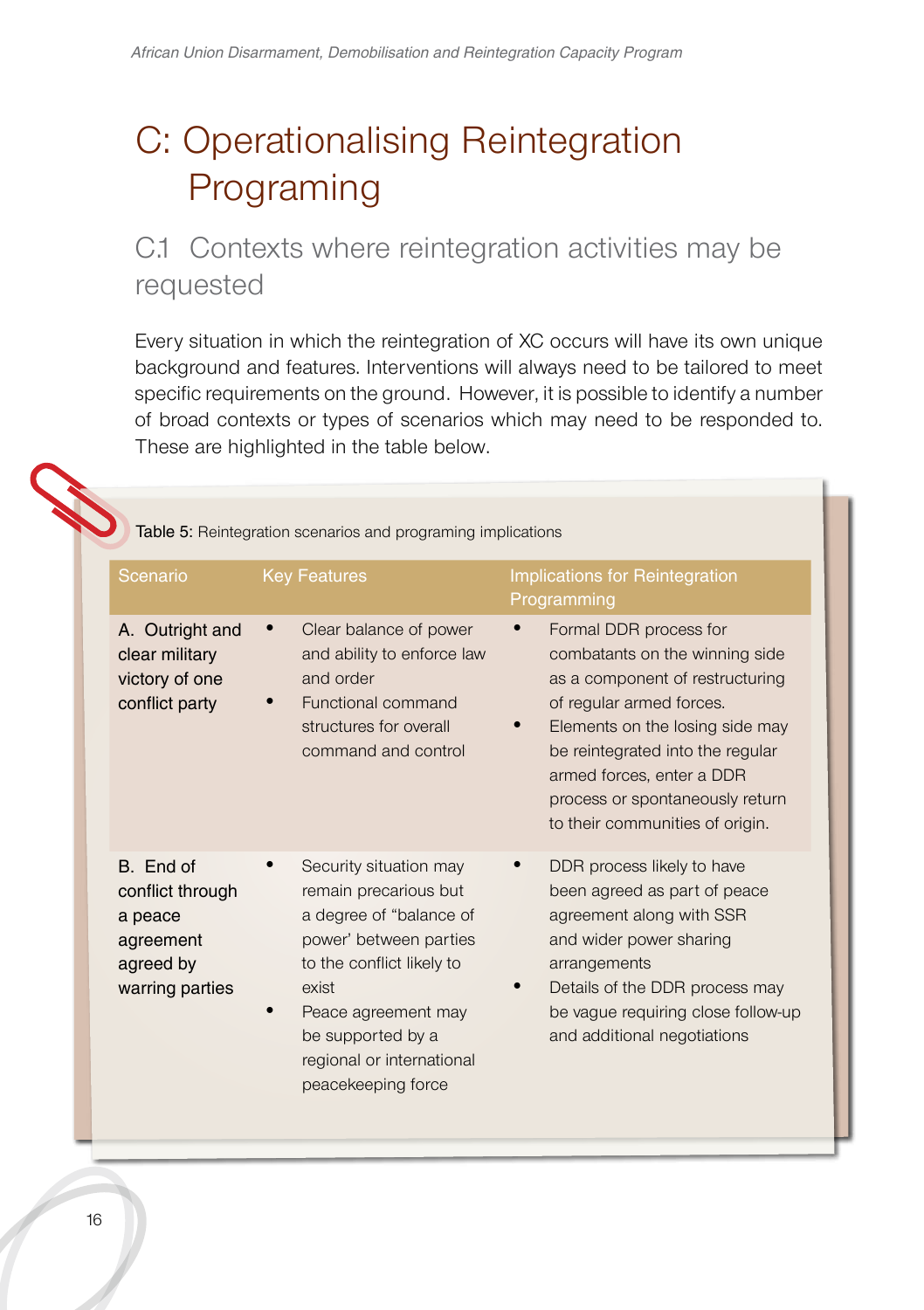| Scenario                                                            | <b>Key Features</b>                                                                                                                                                                                                 | Implications for Reintegration<br>Programming                                                                                                                                                                                                                                                                                                              |
|---------------------------------------------------------------------|---------------------------------------------------------------------------------------------------------------------------------------------------------------------------------------------------------------------|------------------------------------------------------------------------------------------------------------------------------------------------------------------------------------------------------------------------------------------------------------------------------------------------------------------------------------------------------------|
| C. Peace<br>agreement<br>brokered<br>or imposed<br>external parties | Security situation<br>remains precarious and<br>a peacekeeping mission<br>usually present                                                                                                                           | DDR process likely to have<br>been agreed as part of peace<br>agreement along with SSR and<br>power sharing arrangements but<br>components of the agreement<br>may remain contested.<br>Parties to the conflict may be<br>reluctant to engage in DDR<br>until there are sufficient security<br>quarantees and there is a clear<br>solution to the conflict |
| D. No peace<br>agreement or<br>ceasefire                            | Ongoing conflict or<br>insecurity<br>Multiple factions, lack<br>of clear command or<br>other structures, lack of<br>political will to reach a<br>political solution<br>The conflict may have<br>regional dimensions | Reintegration programming may<br>be called upon for use in specific<br>areas as a means to de-escalate<br>tension or as an incentive for<br>some individuals or groups to<br>renounce violence.<br>Necessitating strengthened<br>regional cooperation both on<br>security issues and broader<br>recovery and development<br>frameworks.                    |

## C.2 Context analysis and planning

#### C.2.1 Situation analysis and needs assessment

Whether reintegration support programmes are being developed as part of a highly structured overall DDR programme or are being carried out in response to more informal efforts to reintegrate individuals or groups from irregular armed groups as part of localised stabilisation efforts, the gathering and analysis of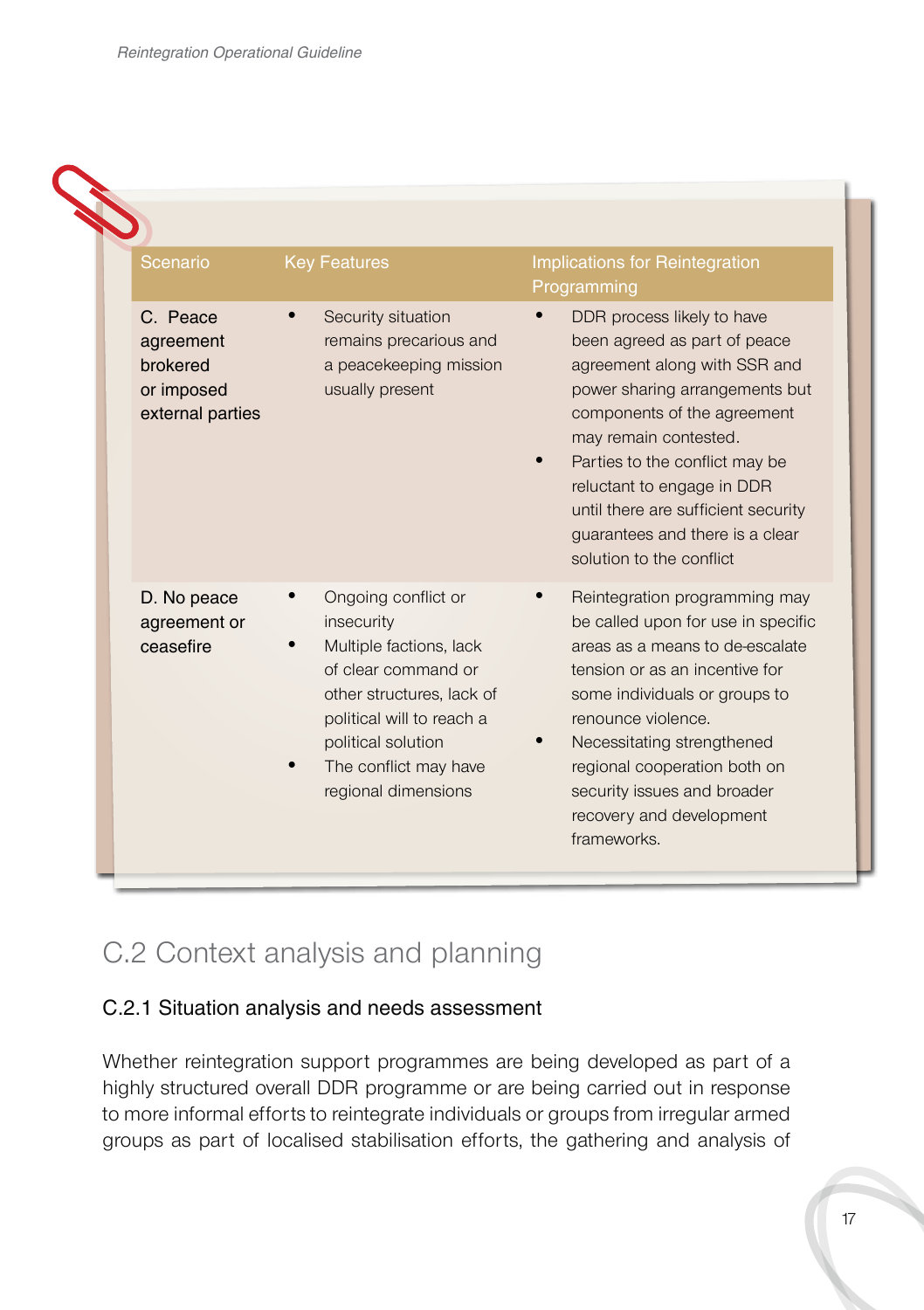information on both the context under which reintegration will take place and the XC is critical for effective planning.

The table below highlights the information needed and the possible sources of data. In each situation this needs to be considered and adapted in the light of the local context. In structured DDR programmes data on XC profiles should be available from those responsible demobilization of XC at initial registration and screening. In other cases information may not be readily available and will need to be specifically gathered and analysed. It is important that gender specific information requirements are considered in order to understand the specific needs of women and girls and boys and men.



Table 6: Key information needs for initial reintegration planning and potential sources of information

| <b>Information</b><br><b>Needs</b>            | <b>Details</b>                                                                                                                                                                                                                                                                                                                                                                                    | Potential sources of Information                                                                                               |
|-----------------------------------------------|---------------------------------------------------------------------------------------------------------------------------------------------------------------------------------------------------------------------------------------------------------------------------------------------------------------------------------------------------------------------------------------------------|--------------------------------------------------------------------------------------------------------------------------------|
| Political,<br>conflict &<br>security analysis | Analysis on the drivers of<br>$\bullet$<br>conflict and assessment of<br>current security status and<br>outlook<br>Analyse the political process as<br>well as special arrangements<br>for particular groups or<br>commanders<br>Understand the composition<br>and structure of armed groups,<br>support they receive, doctrines<br>and beliefs; identify potential<br>spoilers and their motives | Historical and analytical reports<br>Security briefs and peace<br>٠<br>agreements<br>Interviews with stakeholders<br>$\bullet$ |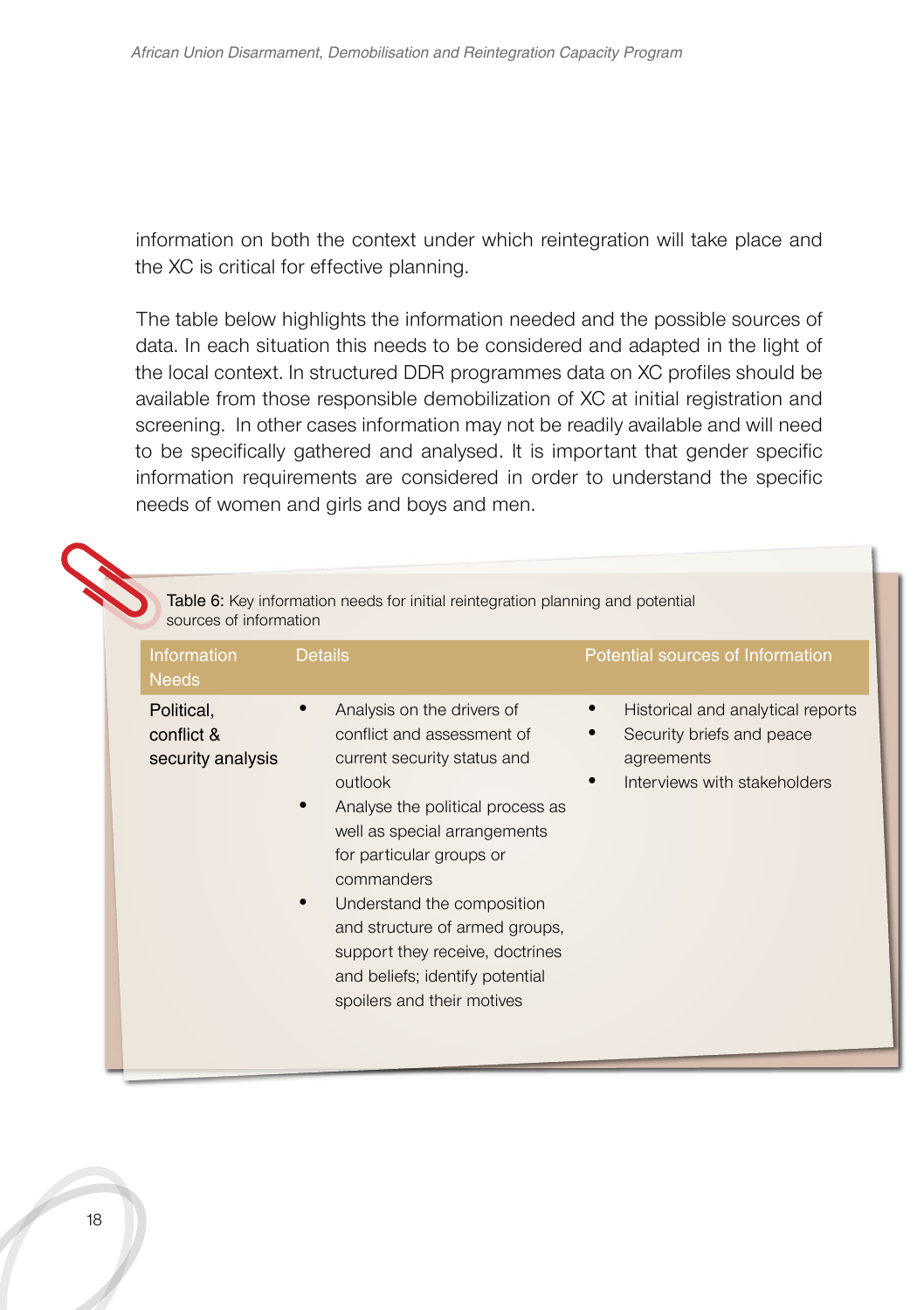| <b>Information</b><br><b>Needs</b>         | <b>Details</b>                                                                                                                                                                                                                                                                                                                                                                                                                                                                                                                                                                                            | Potential sources of<br>Information                                                                             |
|--------------------------------------------|-----------------------------------------------------------------------------------------------------------------------------------------------------------------------------------------------------------------------------------------------------------------------------------------------------------------------------------------------------------------------------------------------------------------------------------------------------------------------------------------------------------------------------------------------------------------------------------------------------------|-----------------------------------------------------------------------------------------------------------------|
| Demographic<br>data on XC<br>target groups | $\bullet$<br>Estimate of number of XCs including any<br>available data on age, health (including<br>psychological health), sex, language, areas<br>of origin                                                                                                                                                                                                                                                                                                                                                                                                                                              | $\bullet$<br>Survey of returned<br>members of the<br>group<br>$\bullet$<br>Information from<br>group leadership |
| Special<br>needs<br>Groups                 | Identification of special needs groups such<br>as chronically ill, women, children and<br>youth.                                                                                                                                                                                                                                                                                                                                                                                                                                                                                                          | $\bullet$<br>Authorities or<br>communities in areas<br>of combat and in                                         |
| Education &<br>livelihoods                 | Assess levels of education amongst the<br>group and skills<br>Information on previous livelihoods pursued<br>by members of the group                                                                                                                                                                                                                                                                                                                                                                                                                                                                      | areas of origin/return<br>Service providers                                                                     |
| XC<br>Expectations<br>& key<br>concerns    | Expectations and key concerns of XC about<br>the process of reintegration; it is important<br>to manage expectations<br>Assessment of XC intentions in terms of<br>whether they want to be resettled in their<br>areas of origin or another location                                                                                                                                                                                                                                                                                                                                                      |                                                                                                                 |
|                                            | Overall views and concerns of the<br>community in the areas of return;<br>assessment of capacity and willingness<br>of communities to receive the XCs;<br>identification of potential sources of conflict<br>and reconciliation mechanisms<br>Assessment of current and future security<br>context as well as health, availability of<br>services and cohesion of the communities<br>Settlement patterns in return areas,<br>particularly where there was displacement;<br>availability and accessibility of land<br>Livelihood patterns and how these have<br>$\bullet$<br>been affected by the conflict |                                                                                                                 |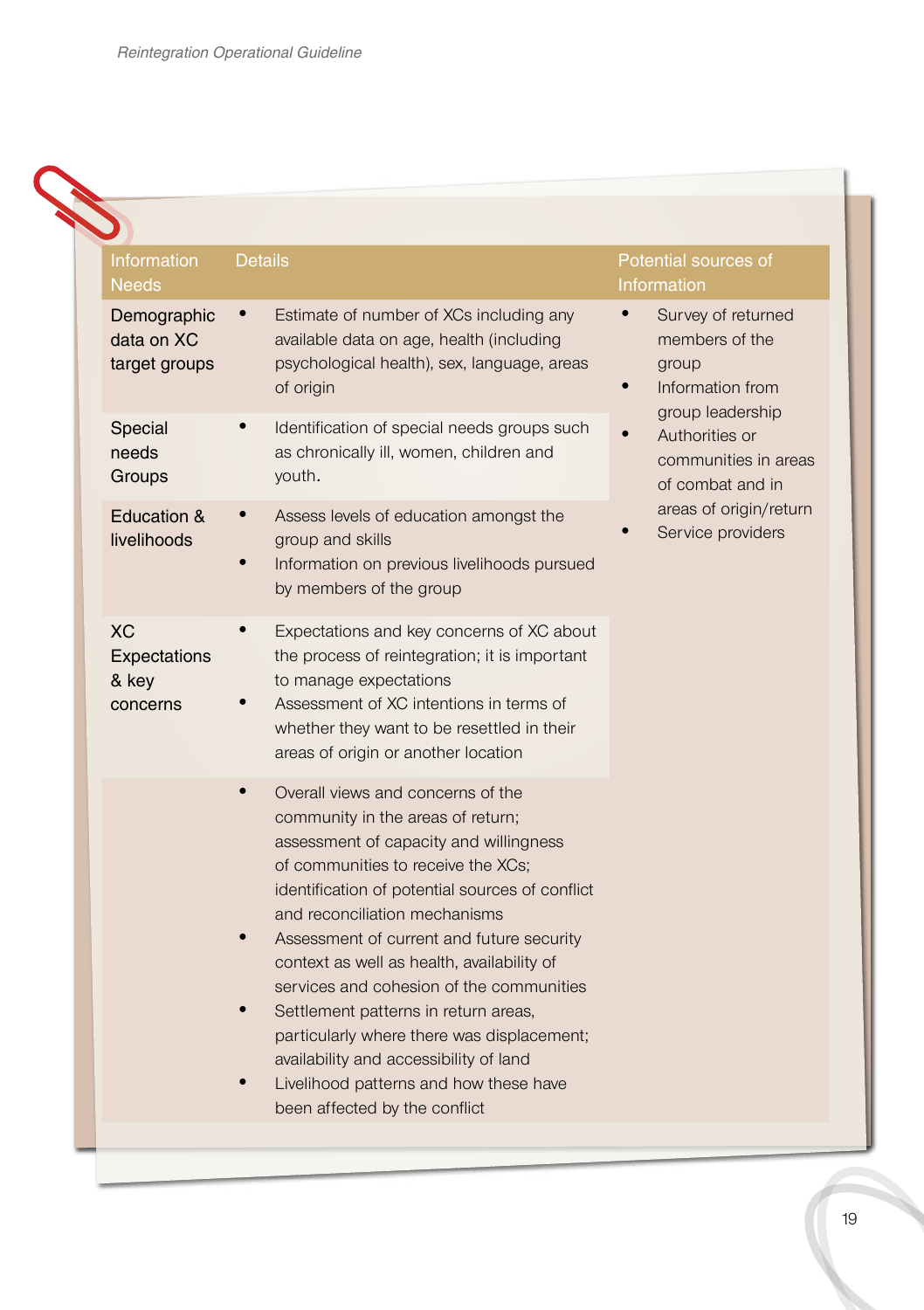#### Case Study: Sierra Leone

*Following the end of the civil war, XCs were concerned that they would be ostracised by their communities when they returned home. This concern was well founded as community resentment against the SCs was high. To address the issue, the National Committee for Disarmament, Demobilization and Reintegration (NCDDR) set up social reconciliation programs which included community consultation and sensitisation with the support traditional leaders and traditional reconciliation mechanisms. In serious cases, the NCDDR directly negotiated disputes regarding the return of XCs. The NCDDR also engaged the XCs in infrastructure rehabilitation as a means to improve their standing in the communities.* 

#### C.2.2 Stakeholder analysis

There are a wide range of stakeholders involved in any DDR process. A regular stakeholder analysis is helpful to identify key partners in the reintegration process as well as potential gaps or problems that need to be managed appropriately. The goal of a stakeholder analysis is to keep all the actors involved in the DDR process moving in the same direction with the same understanding so that their interventions are complementary.

Table 7: Potential stakeholder groups involved in reintegration

| <b>Groups</b> | <b>Details</b>                                                                                                                                                                                                                                                                                                                                                                                    |  |  |
|---------------|---------------------------------------------------------------------------------------------------------------------------------------------------------------------------------------------------------------------------------------------------------------------------------------------------------------------------------------------------------------------------------------------------|--|--|
| Ex-combatants | Ongoing interaction with XCs is essential throughout the reintegration<br>process and they should be consulted and engaged in the design<br>of reintegration activities. Appropriate modalities to interact and<br>communicate with XCs need to be found that allow them to<br>participate but avoid reinforcing their prior command and control<br>structure or affiliation with an armed group. |  |  |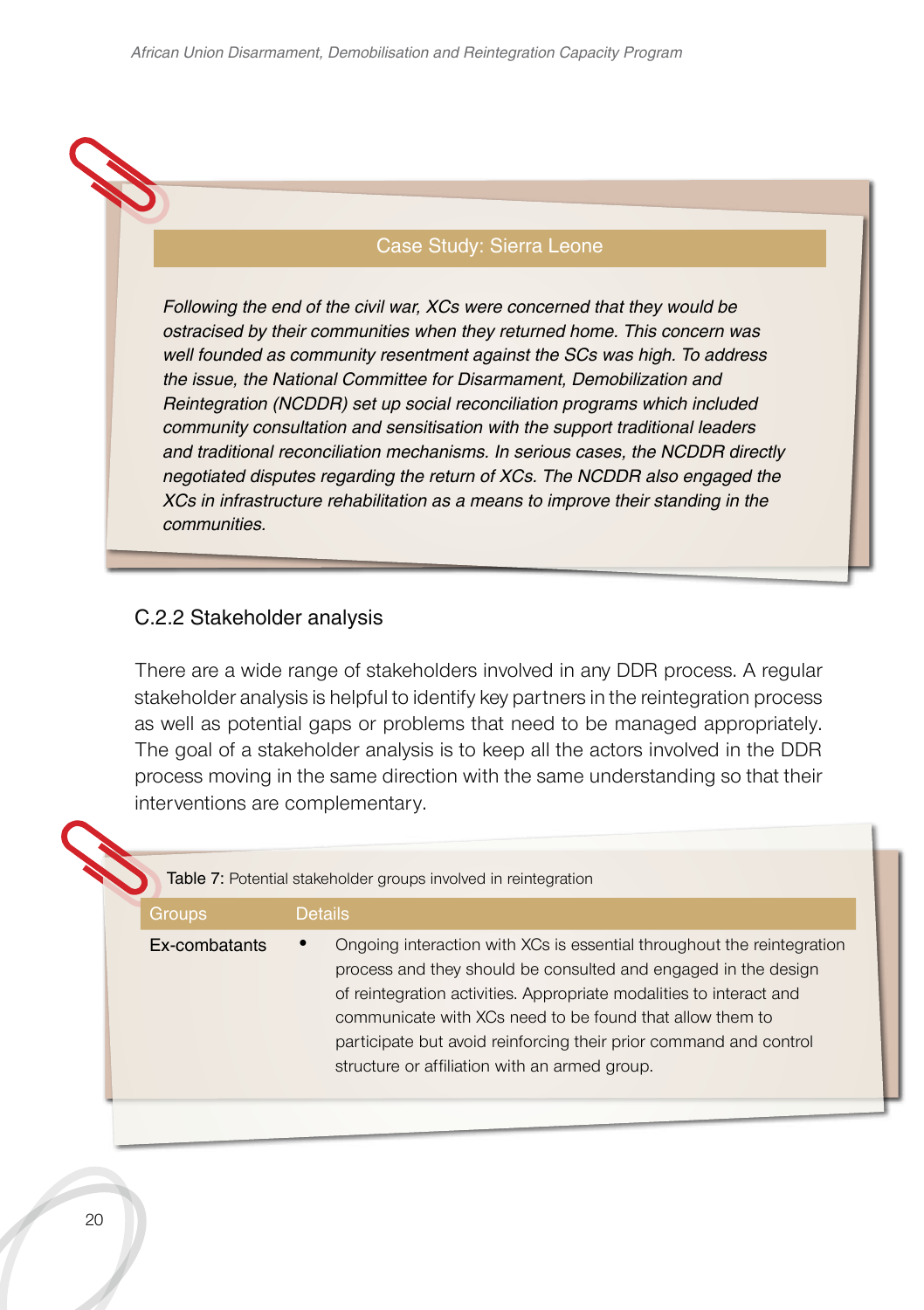| <b>Groups</b>                                             | <b>Details</b>                                                                                                                                                                                                                                                                                                     |
|-----------------------------------------------------------|--------------------------------------------------------------------------------------------------------------------------------------------------------------------------------------------------------------------------------------------------------------------------------------------------------------------|
| Leaders of Armed groups                                   | Interaction with leaders of armed groups is important both<br>to access data (always verify) and to ensure that proposed<br>reintegration activities are understood and supported. It is<br>also important to interact with the leaders in order to ensure<br>that they do not become spoilers to the DDR process. |
| Political                                                 | Support of national and local political leaders is important as<br>they influence support from the communities. Efforts should<br>be made to involve them in the planning and consultations<br>should be continuous in order to maintain their support.                                                            |
| Leaders<br>Religious<br>& opinion<br>& Cultural<br>makers | Traditional leaders are important not only to maintain<br>community support but also as they are the custodians of<br>reconciliation mechanisms                                                                                                                                                                    |
| <b>Others</b>                                             | Within any given community there are a set of important<br>leaders. These should be identified and consulted to ensure<br>their support.                                                                                                                                                                           |
| Service Providers &<br><b>Employers</b>                   | Will be important sources of information (see table 7) but<br>also need information and feedback for their own operational<br>planning and resource allocation processes<br>Likely to include local and national government, private sector<br>and NGO's                                                           |
| Civil society                                             | This includes an array of civilian groups involved in service<br>providing, advocacy and peace building.                                                                                                                                                                                                           |
| Media                                                     | Although not often viewed as stakeholders, media play an<br>important role in garnering support for the program. It is<br>important to provide them with information on a regular<br>basis.                                                                                                                        |
| International donors &<br>partners                        | There are a range international partners providing technical,<br>political and financial support to the DDR process. They may<br>include diplomatic offices, the UN or AU and RECs/RMs.<br>It is important that all of them stay informed and work in a<br>coordinated manner.                                     |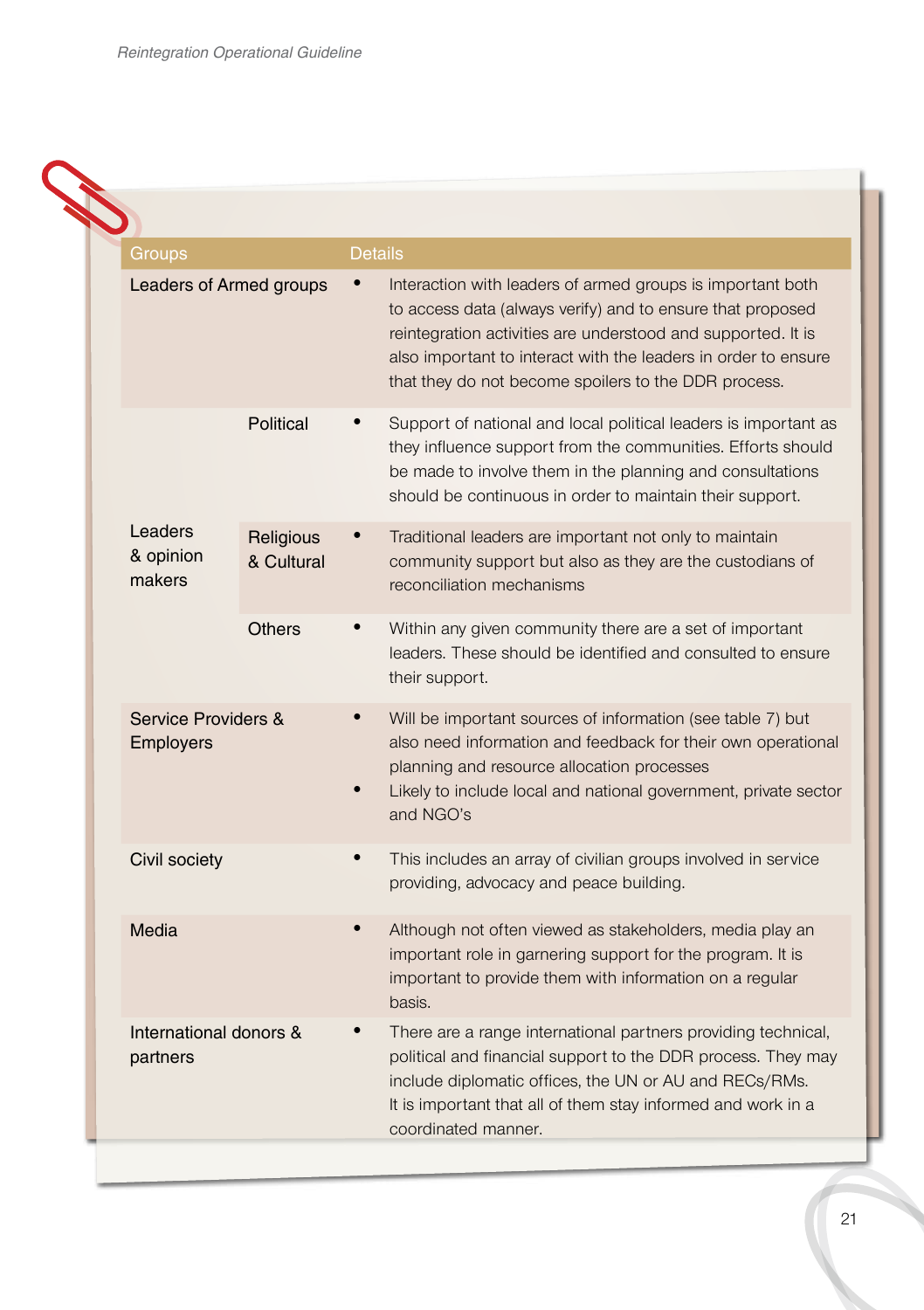### C.3 Information Management and Outreach

#### C.3.1 Information management

Given that information requirements are in reintegration programs are substantial, the establishment of an information management system is important at the outset. If reintegration activities are being carried out as part of an integrated DDR programme it is likely that an overall DDR Management Information System (MIS) will have already been established. If reintegration activities are being carried out as a discrete programme, however, some form of MIS or database will need to be established in order to process the information needed by those planning and managing reintegration. The following are key areas for consideration when designing an information management platform:

- Compatibility with other information systems: If the reintegration program is following a traditional DDR process, it is likely that information on the ex-combatants was captured in previous databases. It is important that when the reintegration database is designed that it be able to utilise this information.
- **Identify objective indicators:** The DDR program needs to identify key information and indicators to be captured by the database so that information can be used and progress measured.
- Consider issues of access to information: As the database will likely include personal information, access to sensitive information in the database should be restricted. It is important, however, to ensure that access to information restrictions do not impair operational effectiveness.

#### Information, Counselling and Referral Systems (ICRS)

Ongoing interaction with XCs is essential throughout the reintegration process and they should be consulted and engaged in the design of reintegration activities. Appropriate modalities to interact and communicate with XCs need to be found that allow them to participate but avoid reinforcing their prior command and control structure or affiliation with an armed group.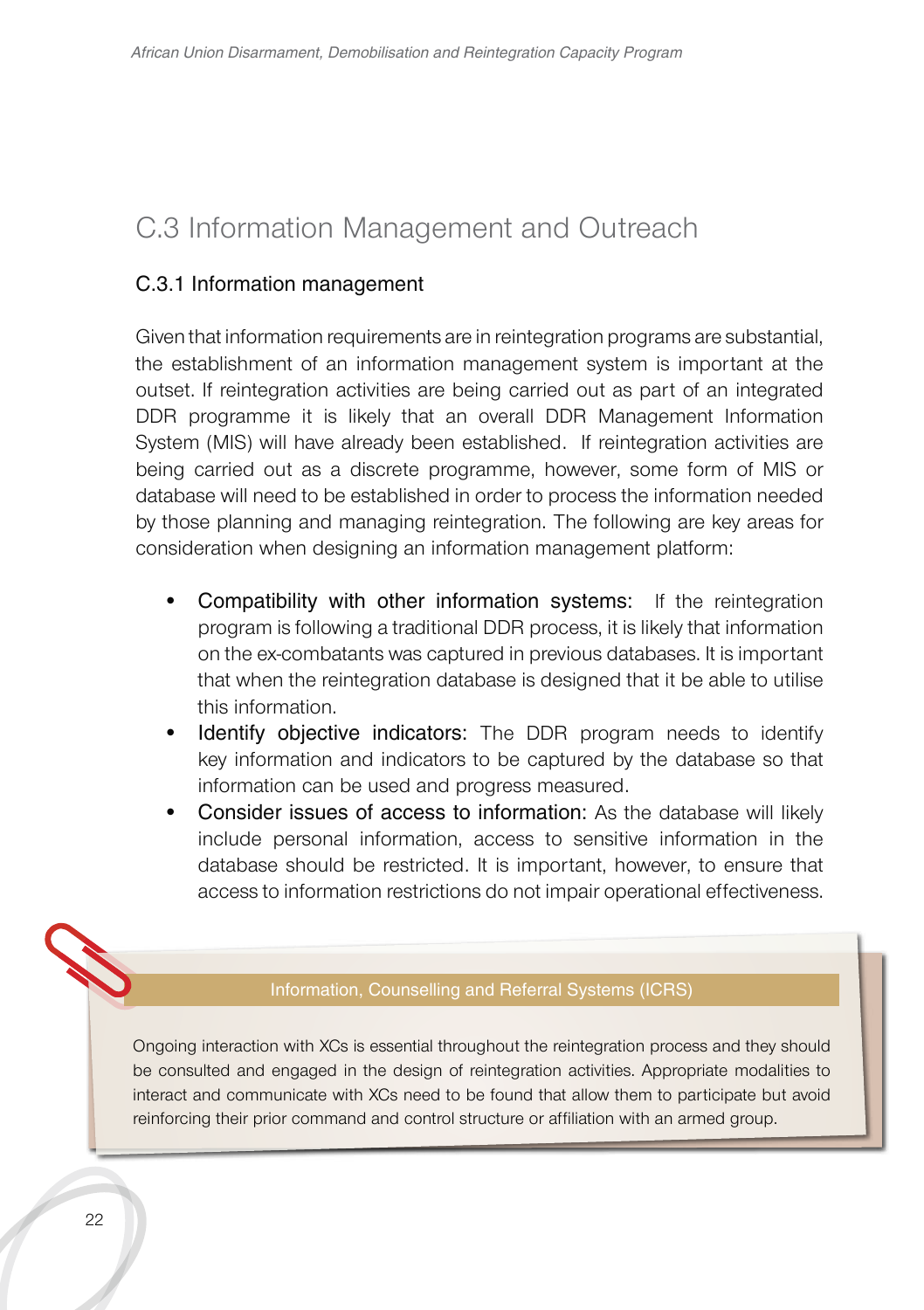#### C.3.2 Communications and outreach

The dissemination of accurate and timely information is important throughout the reintegration process in order to inform stakeholders and the broader population. A clear communication strategy should be developed at an early stage. The strategy should identify the audience, message, modality for communication and the most appropriate voice to communicate the message.

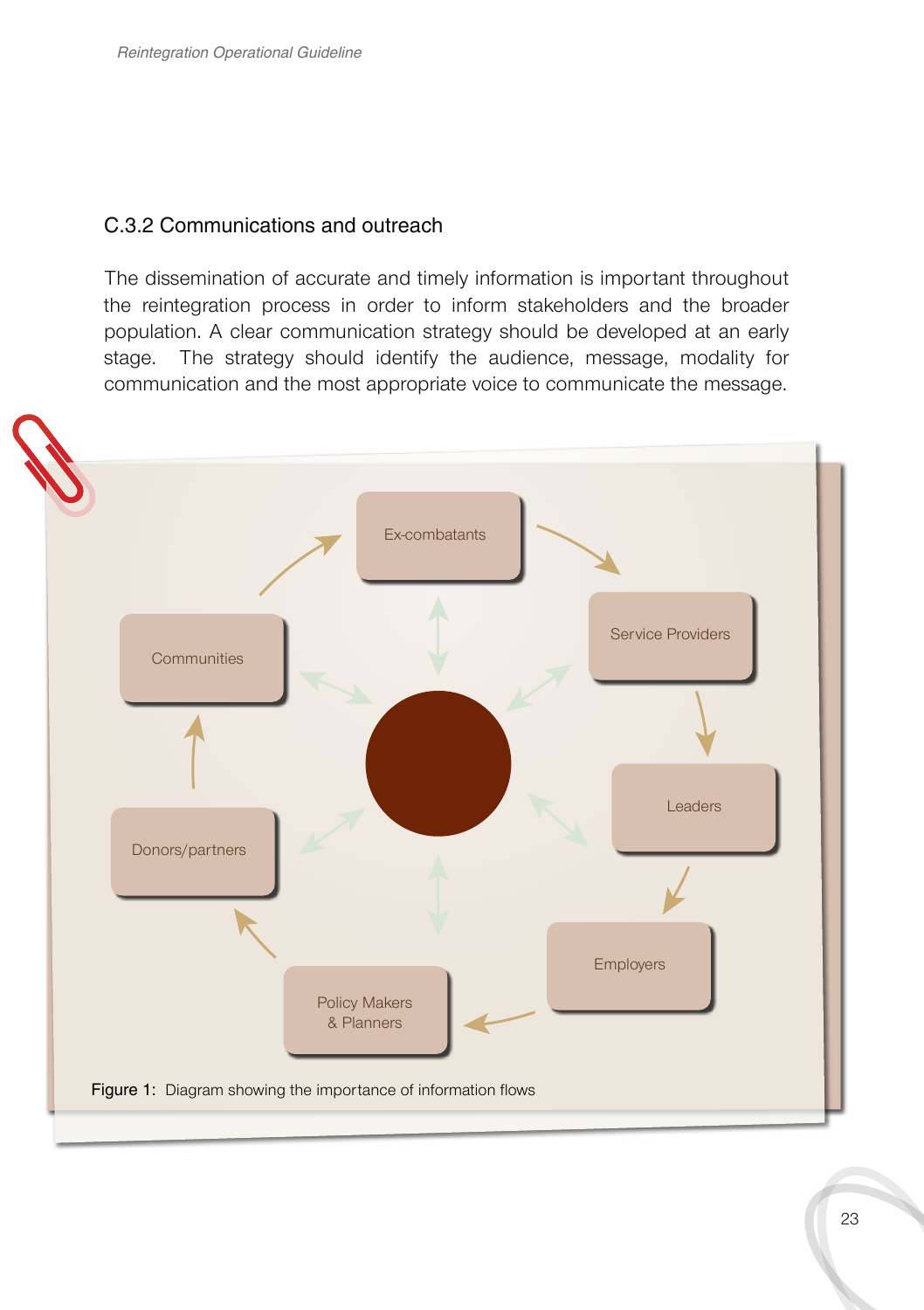Modalities of communication may include the radio, television and print media. Non-traditional communication may also be considered including drama, music a story telling as well as the use of mobile phones and other electronic media.

#### Case Study: Sudan

In Sudan, female singers known as Hakamas ('the wise ones') are a traditional cultural feature of the states of Southern Kordofan, Northern Kordofan and Southern Darfur. During conflict these groups were known to be associated with armed groups encouraging combatants to fight by performing cultural songs on the front lines. After the conflict, the DDR program enlisted the support of these women developed songs of peace and reconciliation in support of DDR.

### C.4 Reintegration models and approaches

Every situation requiring a reintegration program is different. As such the reintegration approach that is used needs to be adapted to the context and the prevailing needs. After conducting the necessary analysis' it is important to choose the most appropriate reintegration model and adapt it as needed. Below is a description of several reintegration models and a description of the advantages and disadvantages. They include:

- Ex-Combatant Focused Reintegration
- Community Focused Reintegration

It is important to note that some of these models can be integrated into one program or used simultaneously.

#### C.4.1 Ex-combatant focused reintegration.

This approach focused on providing targeted assistance to individual or groups of XCs. This assistance will aim to address their unique set of needs of the individuals which may vary depending on the context of the locality to which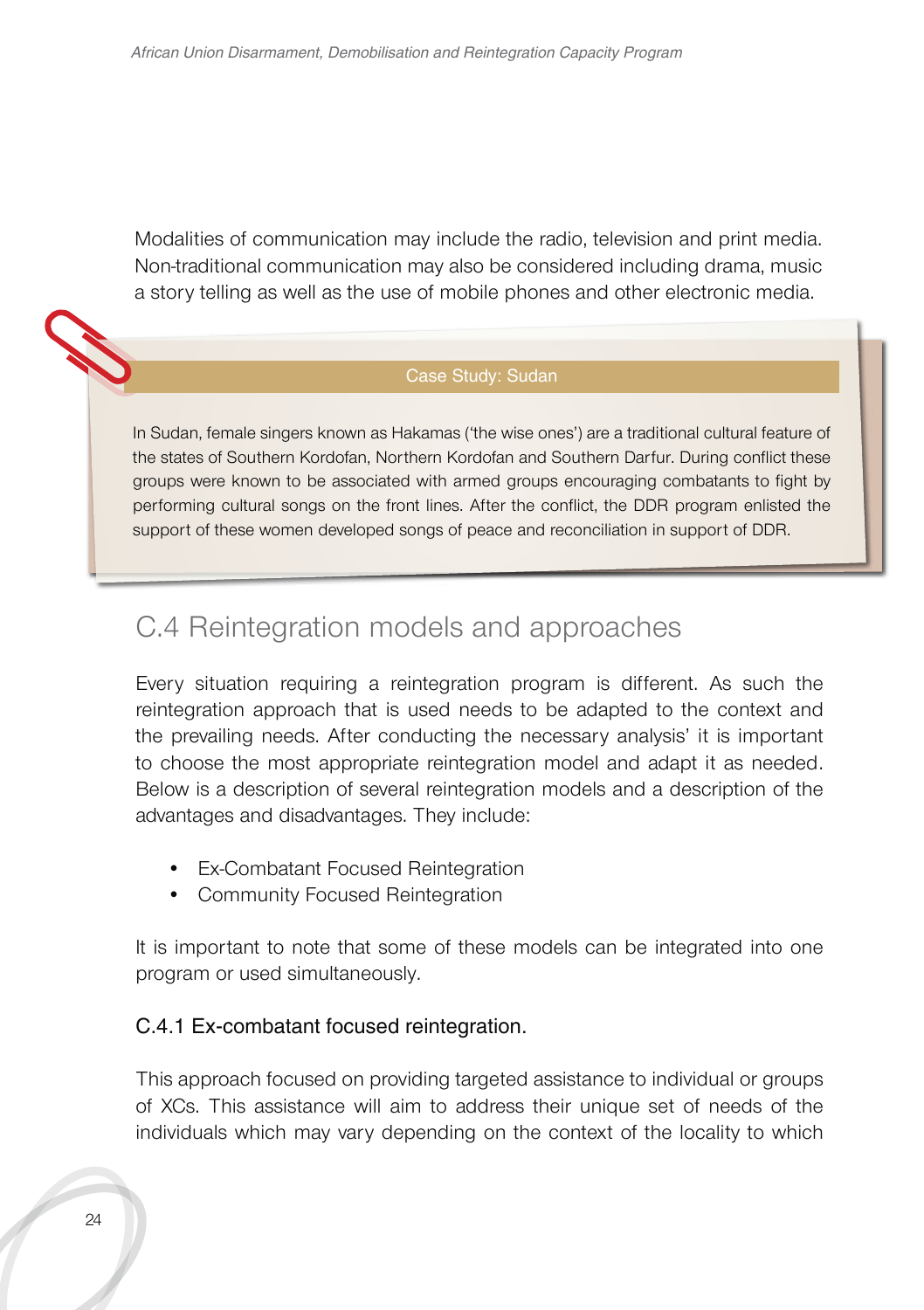they are returning. The assistance provided is intended to provide the XCs with a sustainable livelihood and assist them in their transformation into productive members of their community. Programs of this nature may include vocational training, micro-credit and micro-project programs as well as specialized services.

#### Potential advantages include:

- • Allows for specific concerns of individuals to be addressed and followed up on. In some situations, these types of programs may have been included in peace agreements making it a political imperative.
- Requires fewer resources than other reintegration programs.

#### Potential disadvantages include:

- Communities may feel that the XC is being rewarded for actions that have caused them to suffer. The program may increase tensions between the XC and the community.
- The program may create perverse incentives for persons to opportunistically claim XC status or to initiate acts of conflict in order to benefit from the program. This may worsen the security situation, creating splinter groups and, ultimately, inflating the target group. Situations of ongoing armed conflict are particularly susceptible to this phenomena.
- Where conflict has severely impacted on the available social services and economy, directing assistance to one group may not contribute to the wider recovery of the community making any assistance to individual livelihoods unsustainable.

#### C.4.1.1 Reinsertion Packages

In many DDR programmes, XCs receive a reinsertion package when they exit from the demobilisation phase of the program. This package is intended to provide for the basic needs of XCs and their dependents as they return to their community. The reinsertion package is sometimes referred to as the "transitional subsistence support" or the small "r" in DDR. This support may include a cash payment or cloths and household items. While important to assist in addressing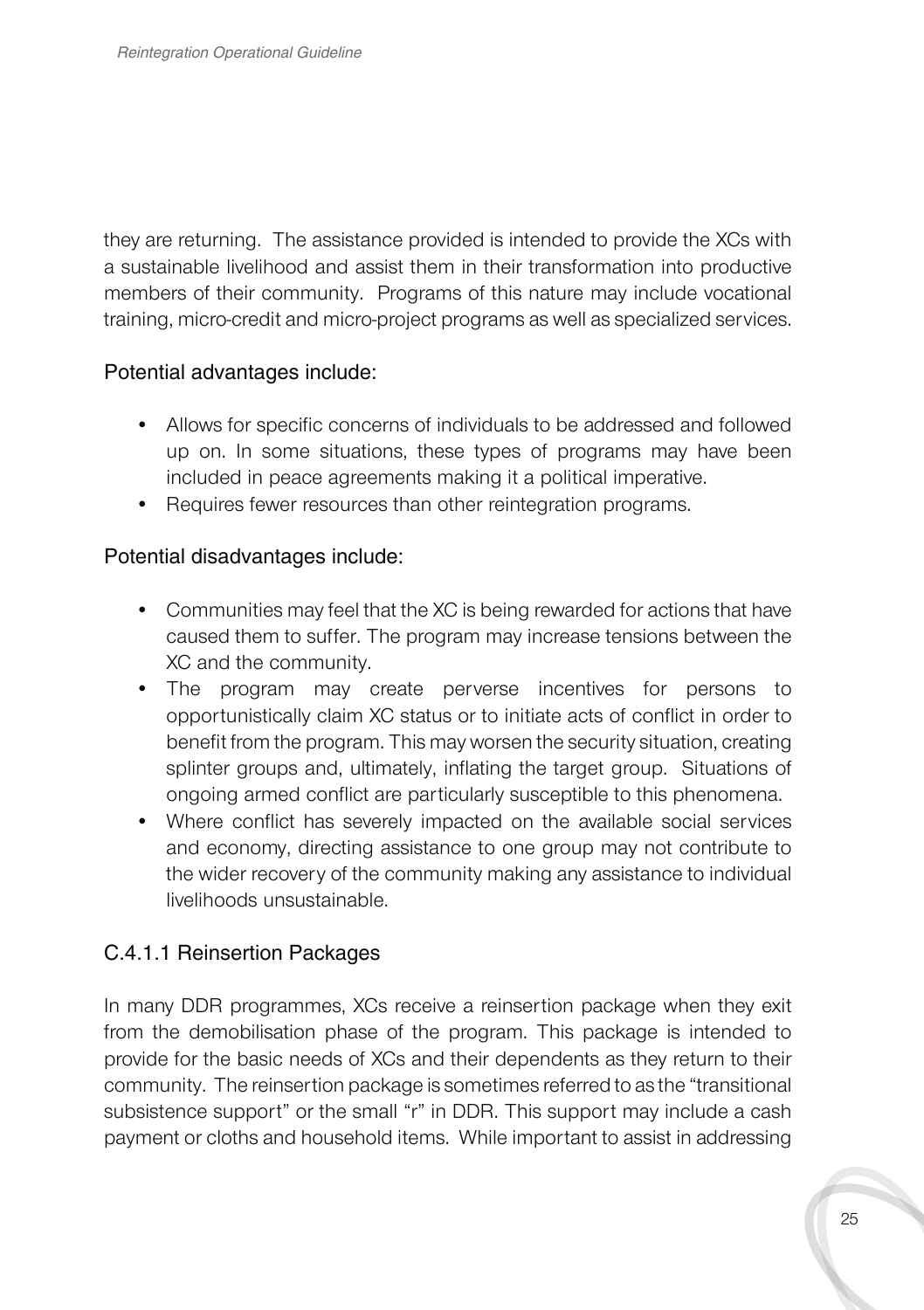the XCs immediate needs, a few issues need to be considered.

Firstly, as in any XC focused program, there is a danger of perverse incentives with people pretending to be XCs or initiating acts of violence in order to obtain the benefit. There are also the danger of the communities resenting the XC for the assistance that is provided thereby complicating the reintegration process. To manage these risks, evidence indicates that it is best to avoid giving significant cash payments as a reintegration package. That stated, even commodity packages such as seeds and tools can be sold and monetised. Another approach is to give access to services such as training, literacy through a voucher program. A service-based approach, however, will need to be balanced against the immediate subsistence needs of the XC and the dependents. Once innovation that could be explored is the use of mobile phone as a means of money transfer. This system is used increasingly in social protection programs and could be considered as an option if the conditions are appropriate. If a reintegration program or other beneficial programs are envisaged for, it is important to link the reinsertion support to these more comprehensive programs.

#### Case Study: Ethiopia

Following the end of the 1991 Civil War, the Ethiopian government initiated a DDR program for a large number of XCs. This included immediate financial or in-kind support when the XC returned home and the XC was also eligible for free health care and provided with land for residential and agricultural use. Studies have shown that the Ethiopian reintegration program was relatively successful, particularly in the rural areas.

#### Case Study: Liberia, DRC, Uganda and Sierra Leone

All three of these countries provided reinsertion packages to the XCs. This created community resentment as the community felt that their needs were not addressed. Studies have shown, however, that community resentment dissipated if i) the rational for the reinsertion support was explained, ii) the community shared in the benefits through trade and purchase of commodities iii) if the benefits were viewed as limited and proportionate, and iv) if they were accompanied by community focused interventions of wider benefit.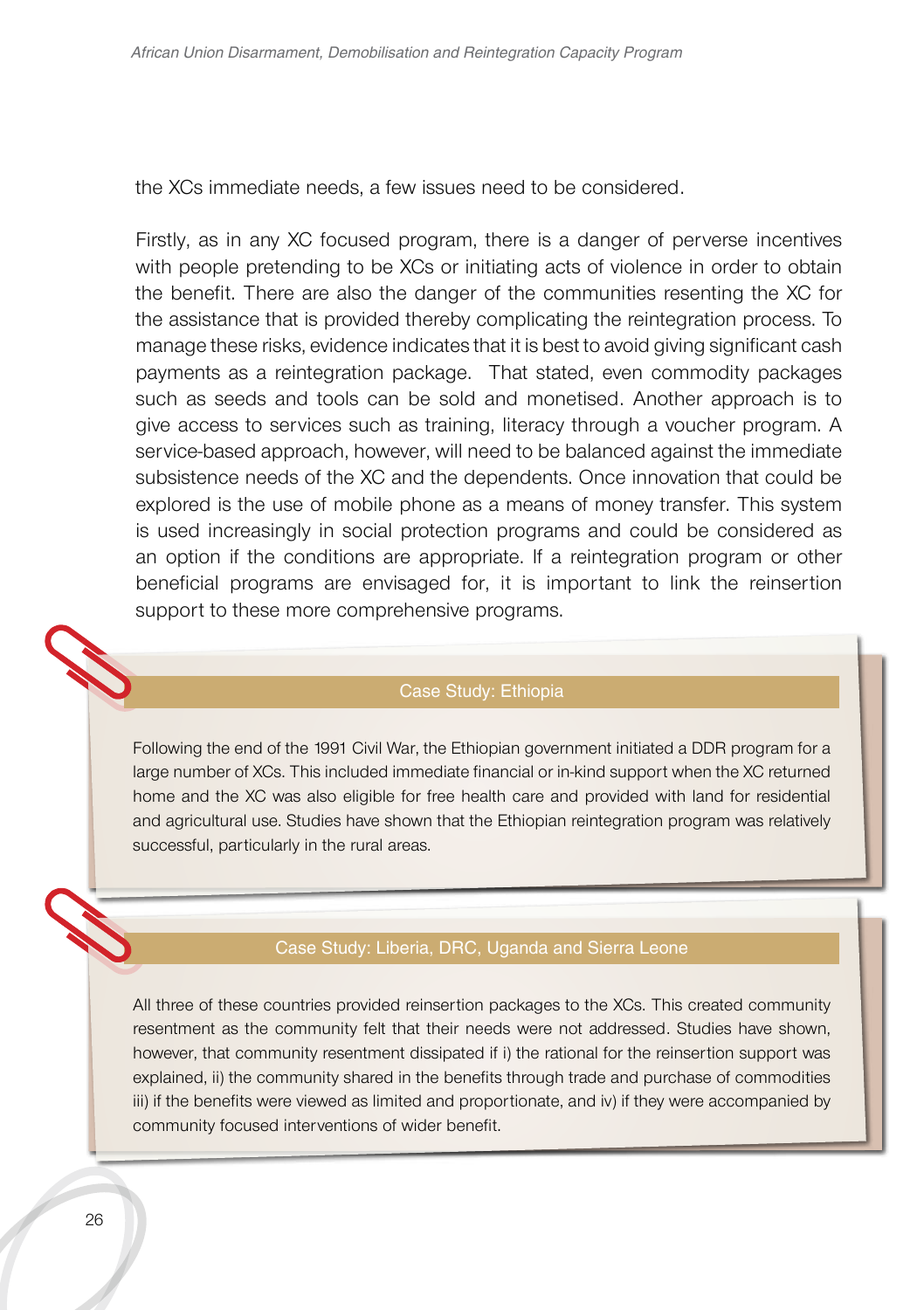### C.4.1.2 Commander Incentive Programs

A variation of ex-combatant focused reintegration programming is the Commander Incentive Program. This program creates a two-tiered system of reintegration that provides special assistance to commanders of armed groups. The purpose of such a program is to dismantle the command structure of armed groups by separating the commander from his fighters as well as to co-opt them to supporting the DDR process rather than act as spoilers either by re-recruiting or becoming involved in criminal networks.

There are a number of factors to be taken into consideration when designing such a program. This includes the affect it may have on junior commanders and the rank and file who are given a lower amount of assistance. This may create resentment and dissatisfaction which could encourage some to engage in illicit activities. The other factor to be taken into consideration is that some of the commanders may be suspected of committing serious crimes which could result in the local community perceiving the assistance as a reward for their misdeeds. Such a perception could negatively impact the process of national reconciliation and transitional justice.

As a result, the use of a Commanders Incentive Program should only be done after thorough analysis as well as consultations with the affected communities. Careful monitoring of the program and the activities of the former commanders is needed and assistance should be suspended if their are indications of abuse.

Alternatively, support for commanders could be facilitated through support for veterans groups or cooperative associations. This could dilute the perception that the commanders are receiving special assistance while providing them with a new role and purpose that could benefit the XC community at large.

### C.4.1.3 Vocational and life skills training

A common component of both XC focused and community-based reintegration (below) is providing the beneficiary with training and new skills that will assist them in obtaining employment and a sustainable livelihood. Best practices demonstrate that before providing vocation training that an assessment of the labor market should be done to ensure that there are adequate employment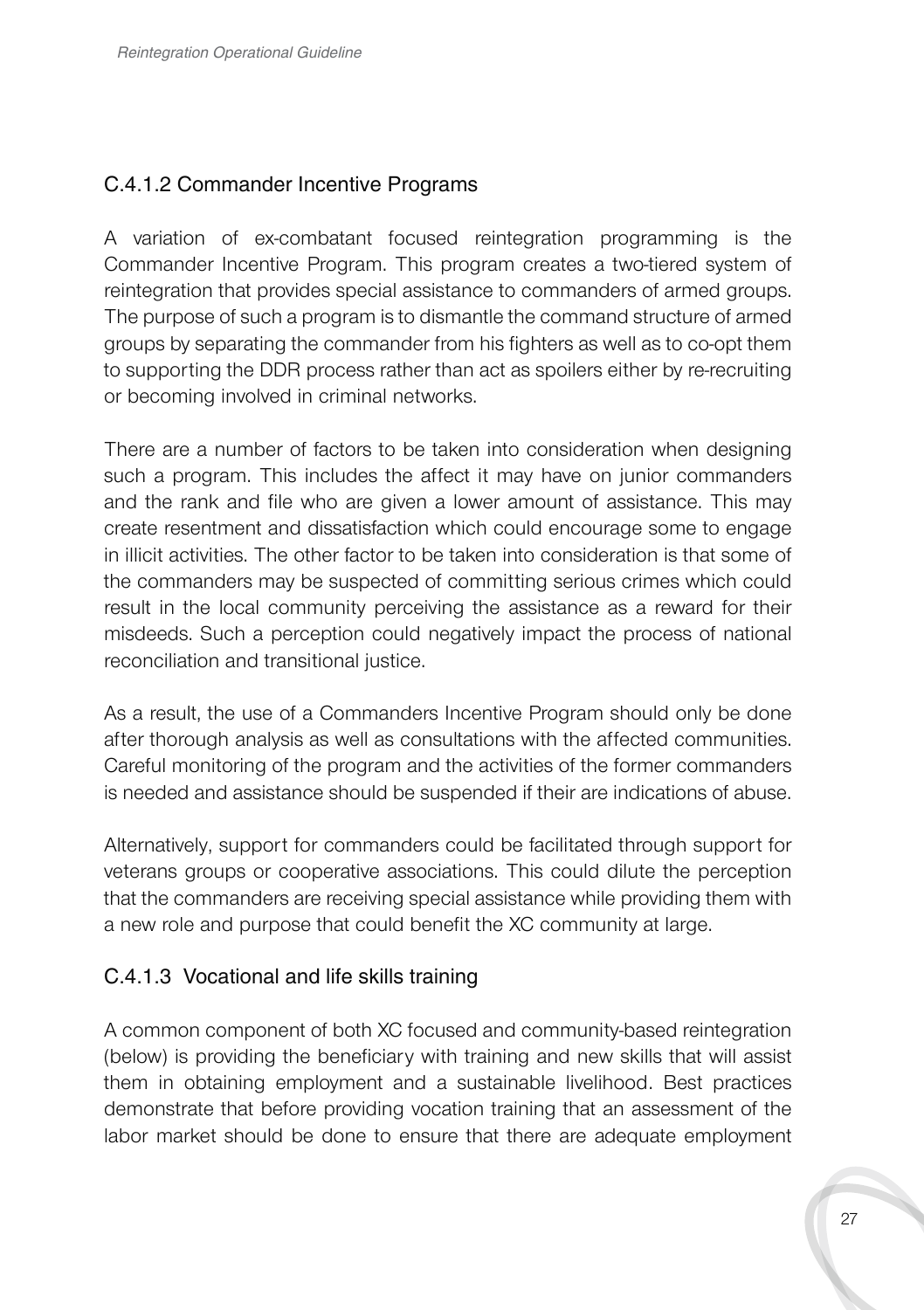opportunities for this skill. If the beneficiary is not able to obtain employment with the skill provided, it may become a source of frustration. As such, before training beneficiaries to be carpenters, make sure there are jobs available in the community to avoid flooding the market.

It is also identified as best practice that the training be used as a platform to provide life skills to the beneficiary. While providing vocational training may be the focus of the training, XCs benefit significantly if they are provided with conflict resolution skills, domestic and family planning as well as a course on their rights and responsibilities as civilians. These types of courses can assist XCs in the transition process.

It is equally important in designing a training program that the differing needs of men and women are taken into account as well as the needs and capacities of the disabled. Defining what training is best for which group requires not only consultation with the beneficiary group itself but also an understanding of what would be beneficial to their host community based on the prevailing social values and economic needs.

#### Case Study: Liberia

After the conflict in Liberia, significant investments were made in vocational training for XCs. However, in the post-conflict situation in which the economy was only beginning to recover and there was a large return of IDPs and refugees, there were few job opportunities for the XCs. As a result, the 10,000 who benefited from the program became frustrated when their hope for employment did not materialize.

#### C.4.1.4 Short-term employment programmes

In some situation the creation of short-term, labour intensive employment opportunities linked to the rehabilitation of essential infrastructure have proved useful as instruments for providing immediate economic support to XCs and the community as well as simultaneously contributing to the infrastructure development. and at the same time can help reduce immediate security concerns by ensuring that XC are actively engaged in day to day activities.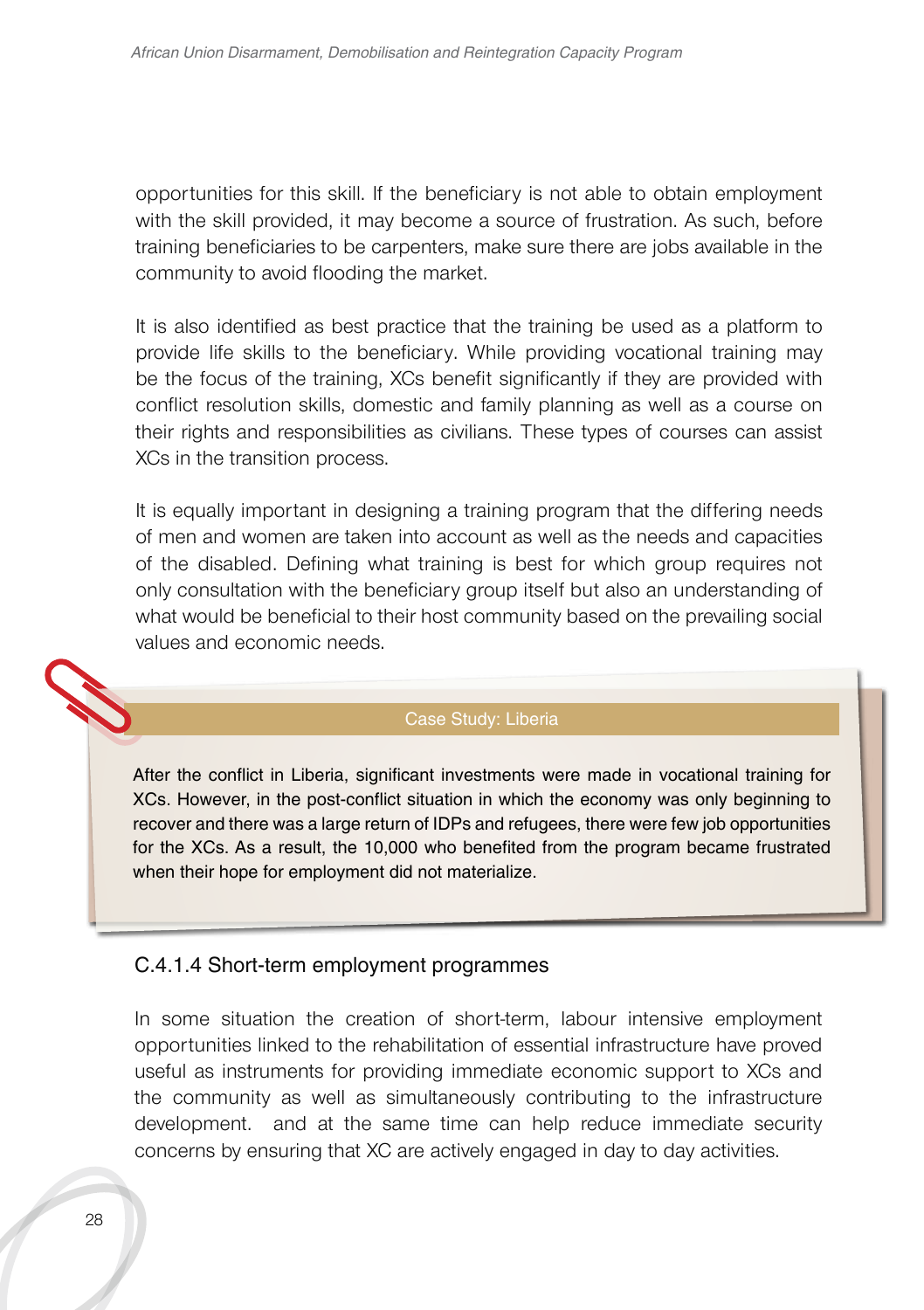Labour intensive schemes of this nature should involve both XC and other community members and, if possible, should be linked to longer-term sustainable livelihoods. To do so, those who participate in the labour programs could also be included in training, micro-credit loan schemes or small business development. This will help to ensure that the income earned is invested for longer-term impact. Before launching such a program, it is important to ensure that they do not compete with the local labour market development.

In 2006 the Liberian Ministry of Public Works with support from UNMIL, UNDP and the World Bank initiated a labor intensive employment scheme that was focused on the rehabilitation of road networks along that provided access to markets and essential services. Some 8,000 jobs were offered to both the XCs and war affected youth. Studies indicate that the crime rate and domestic violence reduced in areas where these programs were implemented and a number of the participants invested their income into other income generating activities.

#### C.4.2 Community-based reintegration

This model provides assistance to XCs in the context of support to the community to which they are returning. In this model, both the XCs and the community are actively engaged in selecting the activities and interventions. This approach is sometimes referred to as "dual targeting" as the XCs are assisted as part of a broader group be it youth, the unemployed or broader job creation initiatives. This type of program can be particularly useful where XCs cannot be readily identified due to widespread spontaneous return. In such situations, support can be provided to communities where there are high concentrations of XCs.

#### Potential advantages include:

- Improves the chances that the XC will be accepted back into the community and avoids stigma
- Create opportunities to address the needs of both XCs and others associated with armed groups (e.g. CAAFAG and WAAFAG)
- Reduces the risk of perverse incentives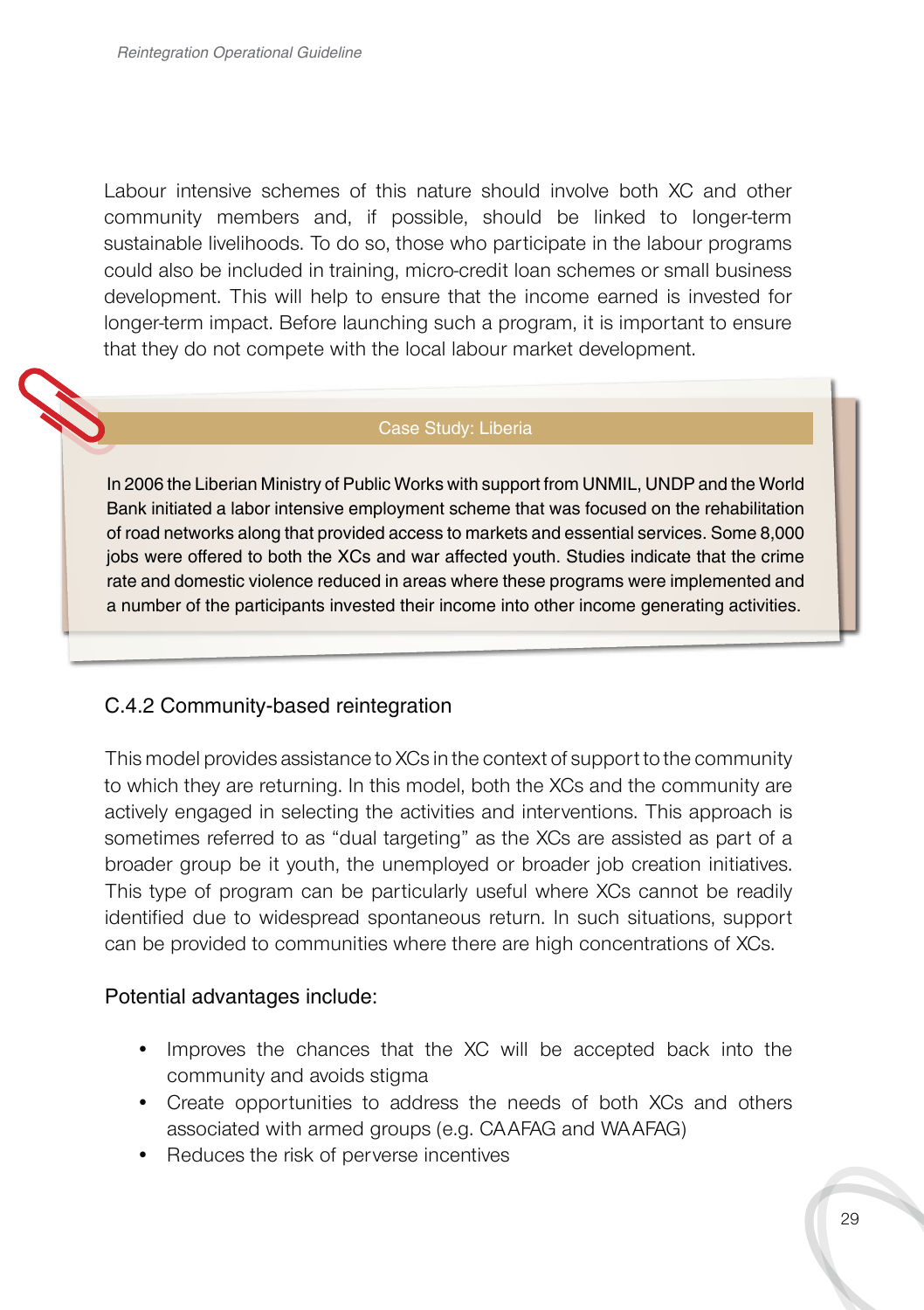- Community involvement in the planning and benefits of the program may support the broader process of reconciliation and the rebuilding of social cohesion
- Creates opportunities to link the DDR reintegration programs with the wider recovery and development efforts

#### Potential disadvantages include:

- There is a risk that targeting some communities and not others may create tensions
- If there are provisions for direct support to XCs in a peace agreement or perceptions of direct entitlement, XCs may not be satisfied with this approach and could act as spoilers
- DDR reintegration programs may not have sufficient resources to invest in an adequate number of qualifying communities. For this reason, it is important to link the DDR funded efforts with wider recovery initiatives

#### Case Study: Somalia

A community-based rehabilitation program implemented in Somalia in the 1990s excluded the eastern part of Somaliland. Studies reported that this exacerbated existing tensions amongst armed groups and communities thereby undermining the main objective of the DDR program.

#### C.4.2.1 Community-based violence reduction initiatives

In conflict areas, the deterioration of the security situation may result in a proliferation of armed groups as well as criminal and vigilante gangs. In some situations groups may have allegiances with state actors or other powerful elites.

In these circumstances a range of initiatives has increasingly been deployed that seek to change the behavior of these individuals by creating alternative livelihood opportunities, counseling and mentoring, community associations and dispute resolution mechanisms. These are not traditional DDR programs in the sense that individuals are not formally demobilizing but the goal of transforming these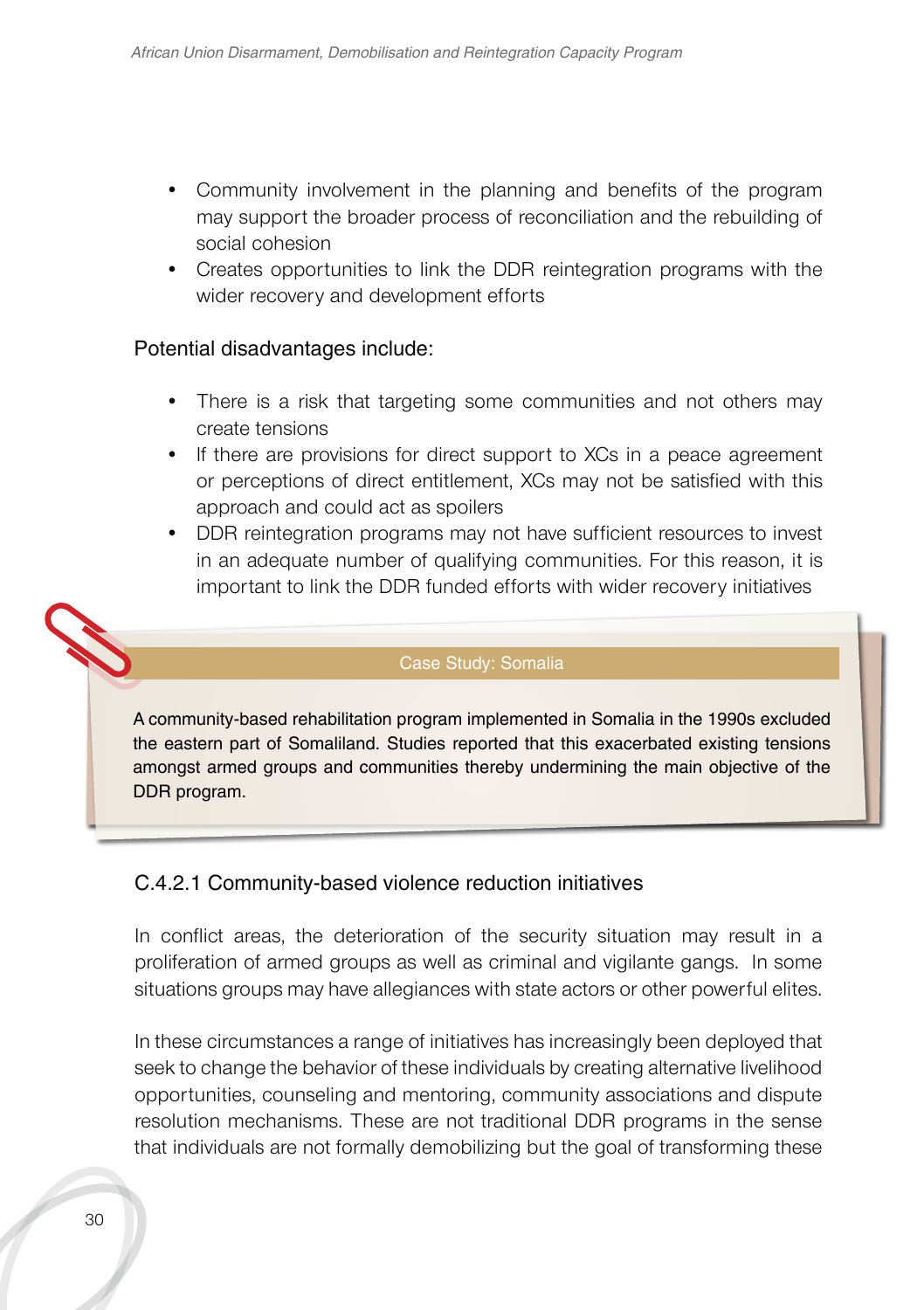individuals into productive and integrated members of the community is the same.

#### Potential advantages include:

- The range of responses is diverse and can be tailored to the needs and circumstances of the particular community
- The process are locally owned with a high degree of participation from the affected communities
- The programs are adaptable and can respond to opportunities and crisis as they emerge

#### Potential disadvantages include:

- The choice of the initiative must have the consent of the necessary political and social polities of the given community or government
- Programs should be able to address not only the needs of the individuals at risk but also the underlying sources of conflict within and between communities
- Depending on the benefits being offered, there is the risk of perverse incentives

#### Case Study: Somalia

In 2011, the local and national government in Somalia, with the support of UNDP, initiated the Youth-at-Risk Program. This program centred on the formation of community-based security committees who would identify youth who had committed or were at risk of committing crimes. These individuals signed an agreement on behaviour with the local authority and were paired with a mentor from the community who would assist the youth in various programs including employment, substance abuse and other programs. If there were infractions, the youth would be brought before the security committee to determine what should be done to correct the behaviour.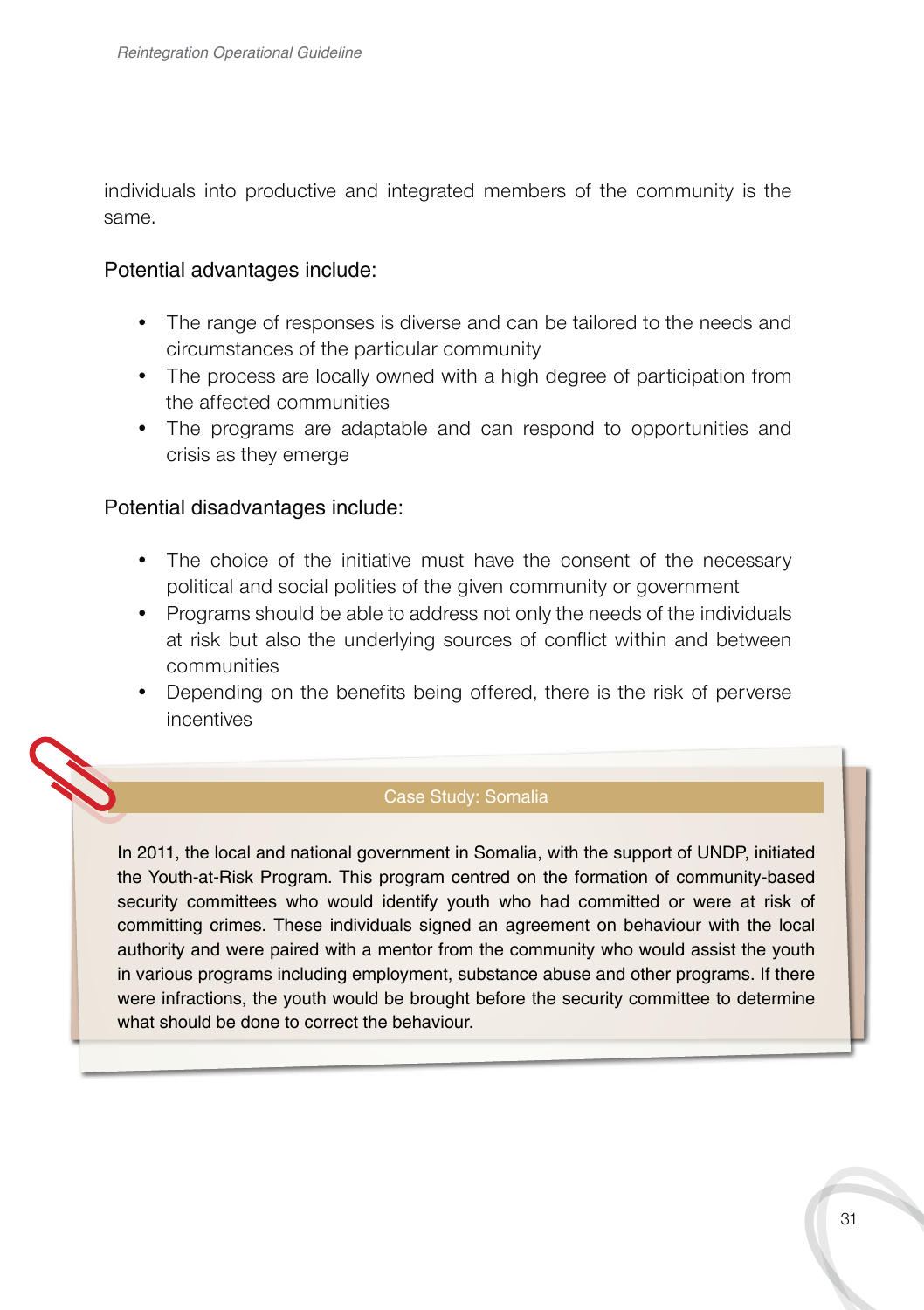#### C.4.3 Pension schemes:

Pension schemes have been used as a means to downsize the number of personnel in national security institutions and support their reintegration as well as provide a degree of official recognition of the duties they provided. Pension schemes are often done as part of a Security Sector Reform process. However experience with pension schemes across Africa has often been highly problematic. A number of issues need to be carefully considered prior to the selection of this option:

- Affordability: it is important that a realistic assessment of the ability of the state to pay the entitlements is undertaken prior to giving any commitments. The recurrent cost implications may be significant particularly in the context of a country recovering from conflict suffering from severe resource constraints and where the numbers of people registered as members of the armed forces may be large.
- **Perverse incentives:** Potential pension payments could act as an incentive for further recruitment into armed groups prior to DDR registration occurring or the inflation of lists.
- Security risks: Failure to make payments when they have been promised could have significant implications and become a source of renewed violence.

#### Case Study: Liberia

As part of the restructuring of the Armed Forces of Liberia (AFL), 10,000 personnel were de-activated. Of these, approximately, 4,600 were eligible for pensions at a cost of \$2.1 million per year. However, the government had difficulty providing regular payment of the pensions which resulted in several violent demonstrations by XCs.

### C.5 Special needs groups

XCs are not a monolithic group. There are some groups of XCs or persons associated with the armed group that have special needs. The identification and analysis of these special needs groups is important at the outset of any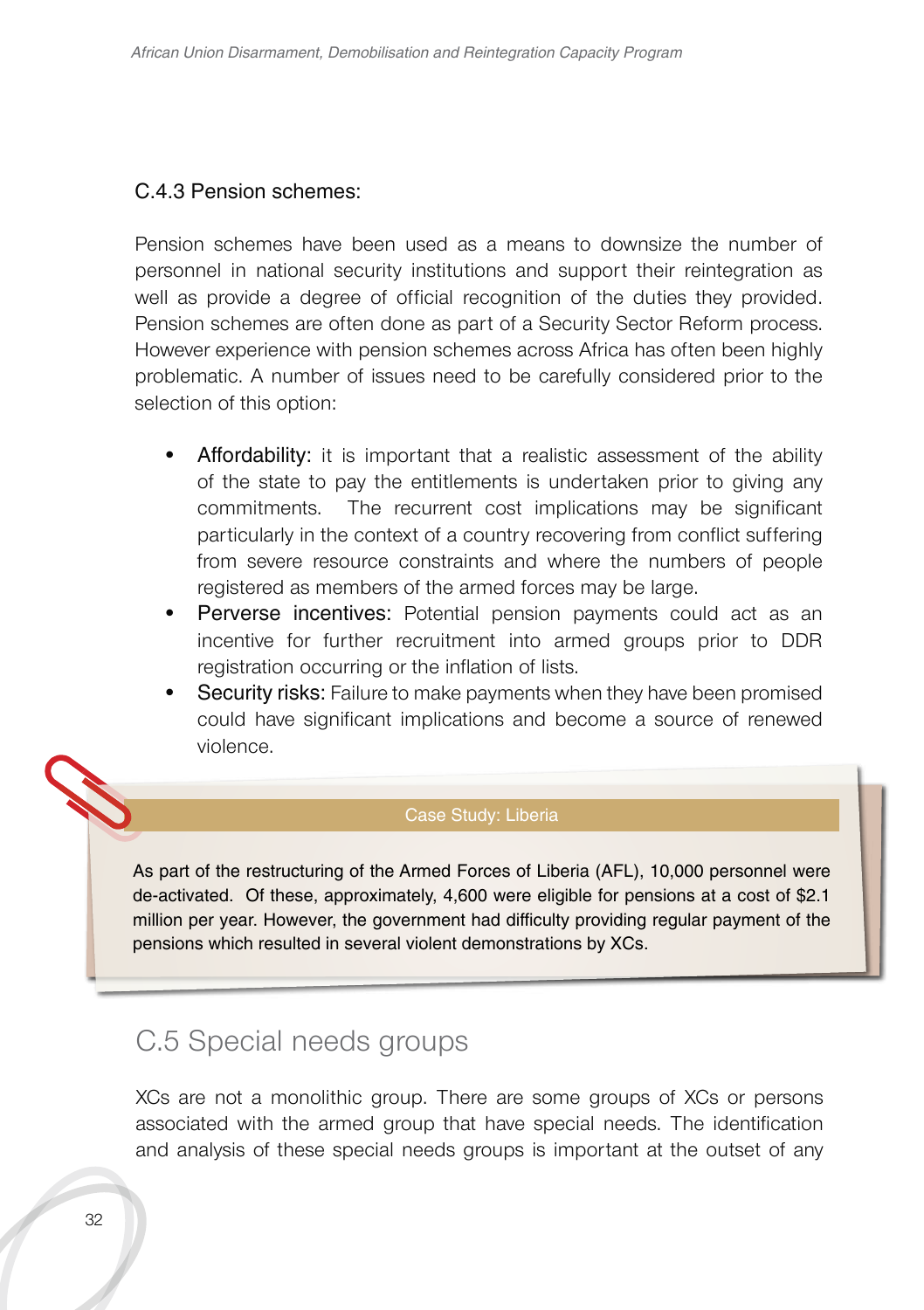reintegration program. Support provided to these groups may be linked to or addressed by existing health and social services if they exist. Otherwise, particular programs will need to be developed. Special needs groups may include:

i) The chronically ill and disabled: Due to injuries or health problems associated these combatants will require access to health services as well as particular attention in developing an appropriate livelihood program. This group often has the most difficulty with social reintegration and finding employment. On average about 10% of XCs are in this category.

#### Case Study: Rwanda

The Rwanda DDR program created a special assistance to XCs considered ill or disabled or otherwise vulnerable. Assistance provided included access to grants, additional training and counseling services. Candidacy for this additional assistance was based on criteria that included socio-economic and health factors. Candidates were identified by representatives of the community and civil society.

ii) Victims of Sexual and Gender Based Violence (SGBV): Women excombatants or women and girls associated with armed groups often suffer high rates of sexual or physical abuse, particularly if they were forcefully conscripted. While studies show that men constitute the vast majority of SGBV perpetrators, it is important to note that men may also have suffered. Victims of SGBV may suffer from varying degrees of physical disability and illness (including sexually transmitted diseases including HIV) as well as psychological trauma. Both victims and alleged perpetrators of sexual violence may face significant stigmatisation at community level and may have difficulty expressing or acknowledging the violence that occurred.

In addressing SGBV, it is important to ensure that the needs of this group are incorporated in the planning for health care and services. This care includes the provision of surgical care as well as counselling and sensitisation on sexually transmitted diseases. The provision of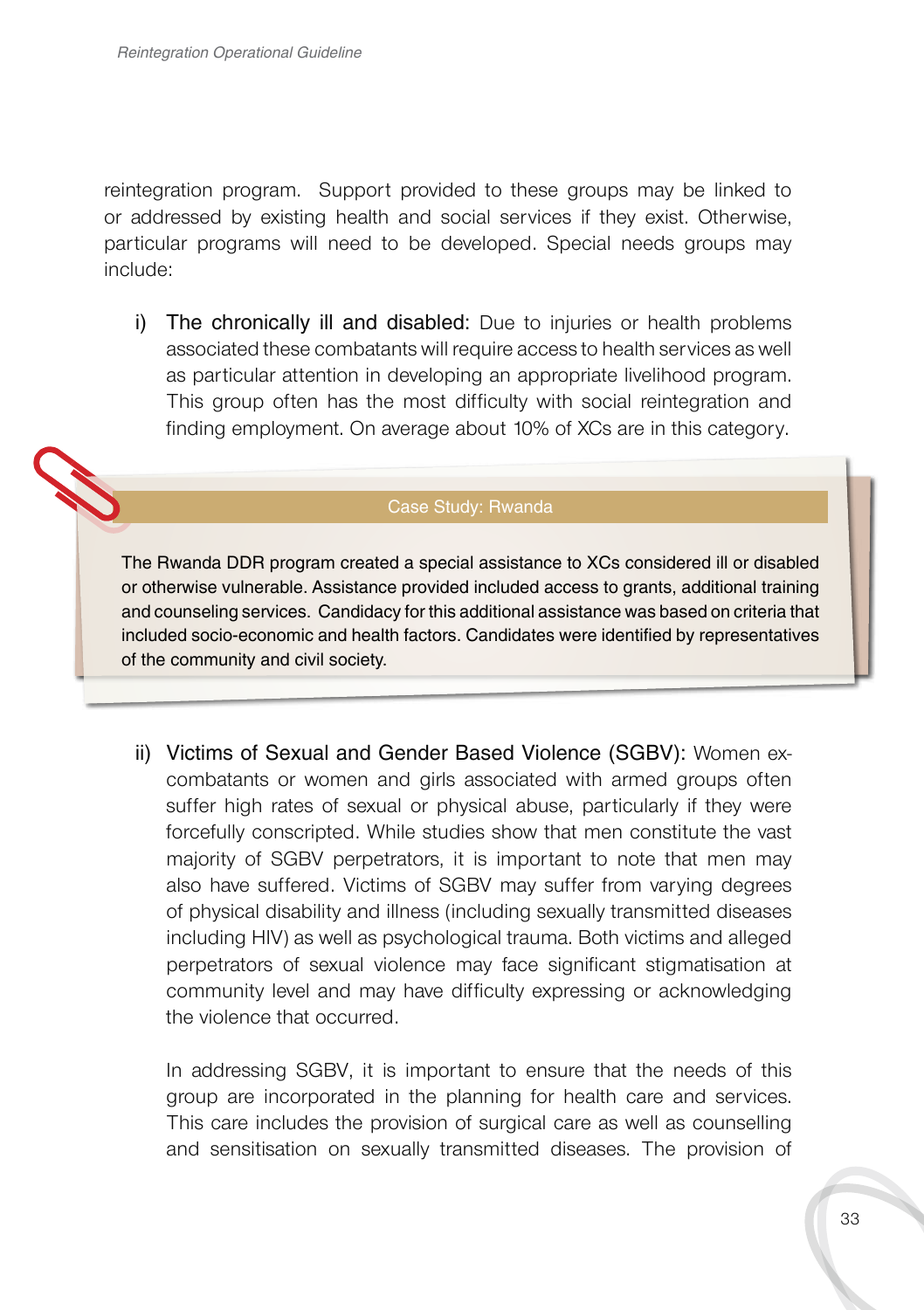health care often provides a relatively non-threatening entry point for discussions on SGBV with both XCs and the community. The use of media, both electronic and traditional, may be used to provide venues to discuss the topics that may otherwise be socially taboo. The provision of life skills is particularly important for victims as many may suffer from low self-esteem as well as social stigmatisation. The use of transitional justice mechanisms, including accountability and truth telling, may also assist in addressing the sense of injustice carried by victims.

#### Case Study: DRC

Health clinics in the DRC report that up to 6% SGBV victims that they treat are men, while legal clinics report that 10% of their SGBV cases involve male victims. In addition to rape, men and boys were subjected to other forms of SGBV including being forced to have sex with relatives or he forced to watch SGBV crimes.

iii) Children: Child combatants or children associated with armed groups are often one of the most vulnerable groups. They suffer from psychological trauma, loss of access to education and social stigma. The involvement the community and the child's family is essential for reintegration. To overcome fear and stigma, it is important that families are consulted prior to the return of their child. This will allow them time to prepare. It is also important to consult with community and traditional leaders who may assist in enhancing community acceptance as well as providing positive role models for the child.

Children and communities are resilient and, with the right support, usually have the capacity to cope with the experiences they have gone through. Support activities should aim to build upon a child's natural resilience and the community and families desire to care for and protect children. The support should be provided in an inclusive manner addressing the needs of other war-affected children. This will reduce stigmatization and avoid stigmatization that the child soldier is being unfairly rewarded. The type of support provided may include the provision of health services as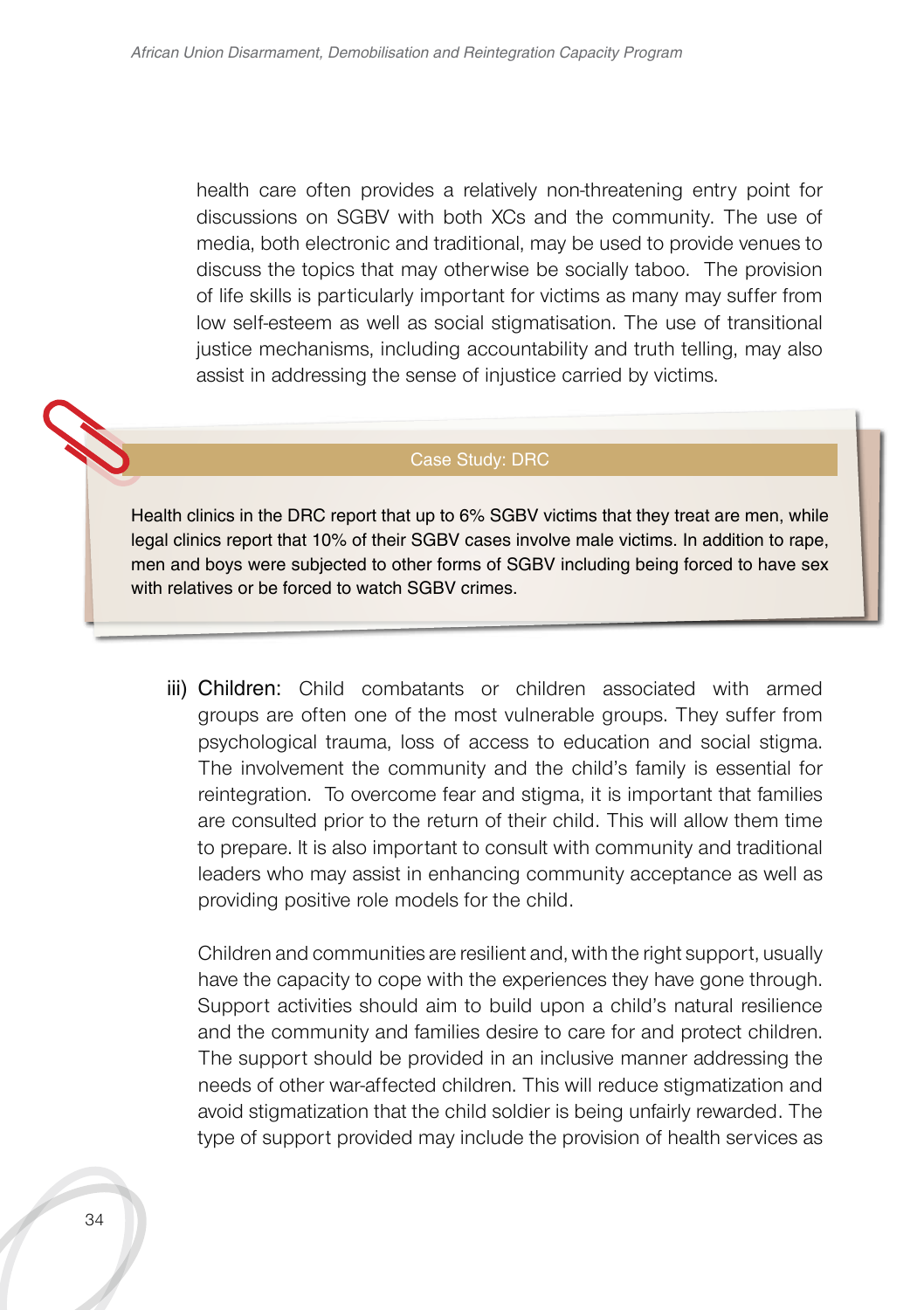well as the formation of youth groups and counseling or mentoring. The provision of education and training to allow the child to catch up with his/ her peers is particularly important. The provision of reinsertion packages to children has been found to create problems, resources instead should be focused on establishing sustainable reintegration programs.

#### Case Study: DRC

In areas of eastern DRC where there exists high levels of child recruitment and re-recruitment, international partners provided support for the creation of Community Child Protection Networks (CCPN). These were forum bring together local leaders do discuss child protection issues and devise strategies to address them. Despite security difficulties, studies found that some of the CCPNs had registered successes in preventing the recruitment and re-recruitment of children as well as increasing the level of community acceptance of returning child soldiers.

iv) Psycho-social support: XCs with unaddressed psychological trauma and mental health issues, including Post Traumatic Stress Disorder (PTSD), may exhibit anti-social behaviour such as numbness, guilt or anxiety. Some may also use self-medication to address their disorders which may lead to drug and alcohol abuse. This can complicate their relationship with the community and result in self-harm. Support from the family and community is critically important but some may not know how to address the illness. As such, reintegration programs should plan for the provision of mental health services or programs that can provide the required treatment. This may include providing training to health workers, women's groups, teachers and community organisations so they can identify symptoms and refer them to get treatment. It is important in any reintegration program that mental health issues are given prioritisation as those with mental conditions may not benefit from the economic livelihood programs and may become a burden to their communities.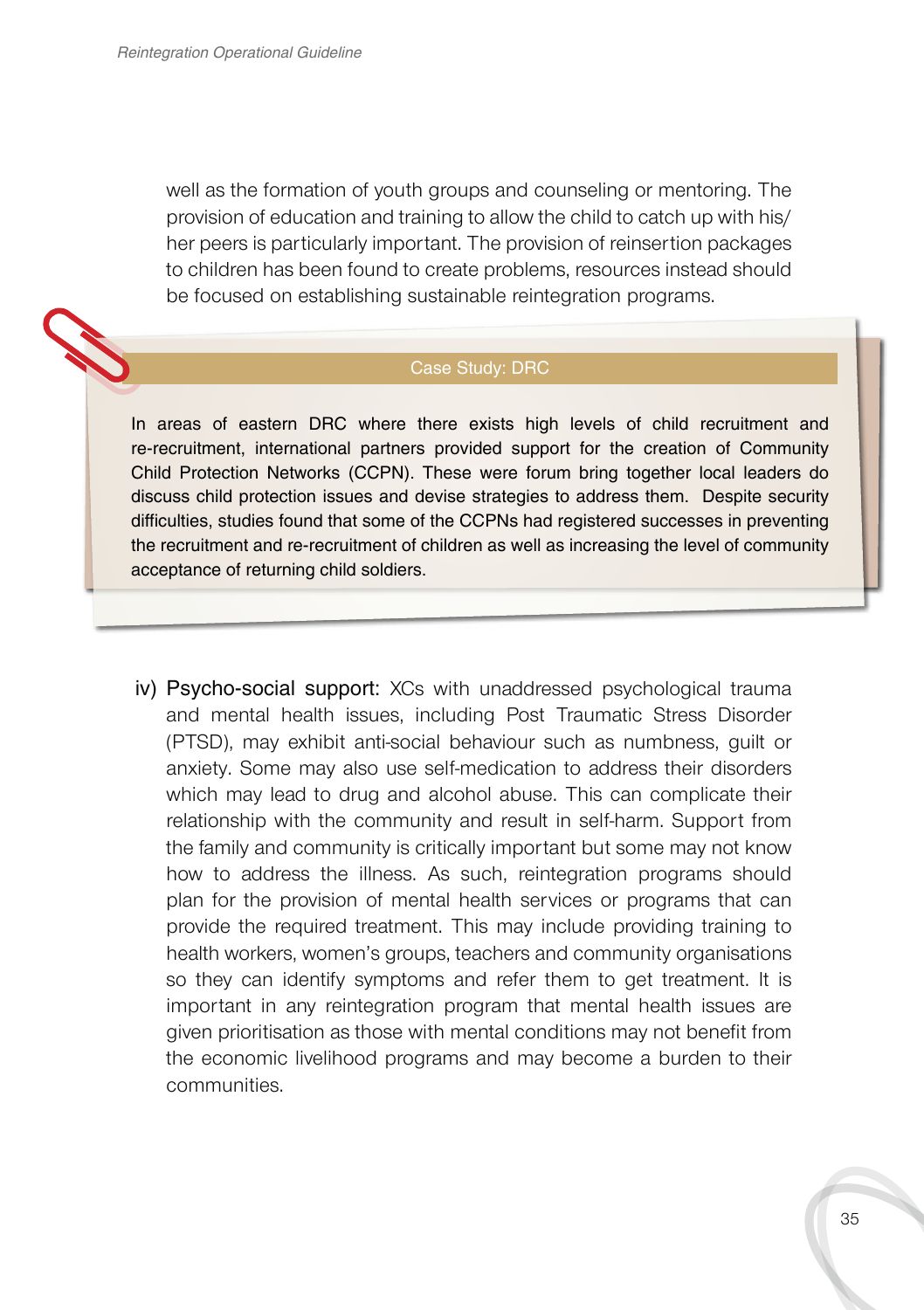#### Case Study: Uganda

In northern Uganda approximately 20% of formerly abducted youth show severe and persistent mental health disorders including PTSD, depression and suicidal tendencies as well as high levels of aggression. Several NGOs developed programs to address these issues by combining counseling, which included the recounting of traumatic incidents in order to externalize the trauma, in combination with vocational training which provided beneficiaries with a new sense of purpose.

### D.1 Choosing the right approach

Every reintegration process will need to be adapted to the particular of the given situation. Often a combination of the models are used concurrently or sequentially to address the needs of the XCs and the community. However, it is increasingly recognized that for reintegration to be successful, a narrow focus on XCs alone should be avoided. Instead, successful reintegration program focus on addressing both the needs of the XC as well as the immediate family and community.

Given the complexity and endemic nature of some of the conflicts in Africa, many of the pre-conditions for traditional DDR processes may not exist. As such, it may not always be appropriate to frame the reintegration programs as pertaining to DDR as such but rather as stabilization or conflict reduction measures.

However the programs are described, it is critical that interventions are based on a realistic assessment of the problem and the needs as well as the likelihood the programs having a positive impact on the situation. It is also important to assess the risks of a program, including the availability of resources, as well as the mitigating measures to control the risks. It is also essential to develop the program in consultation with the XCs as well as local government and communities in order to better understand the situation, moderate expectations,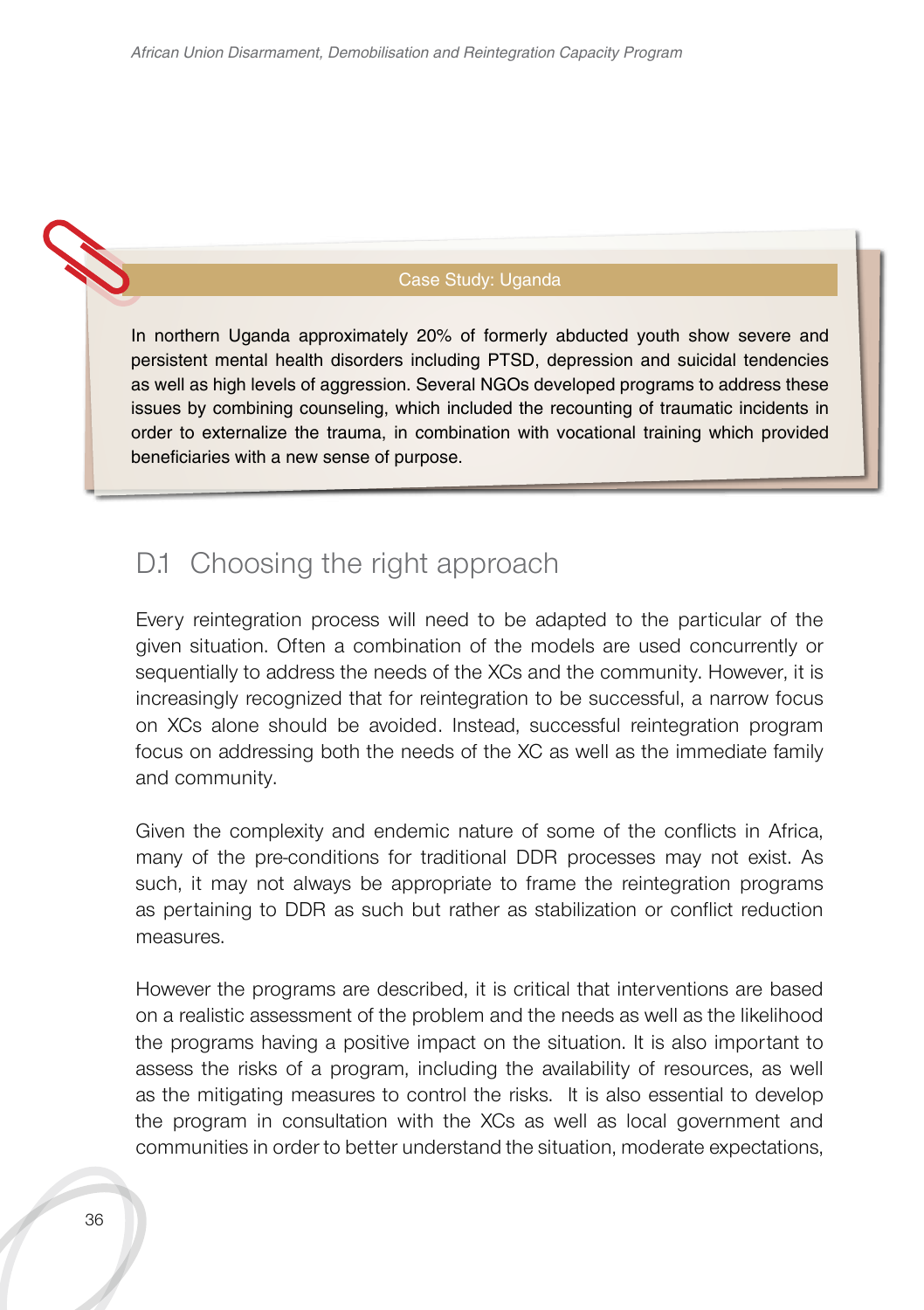and promote ownership. A constant monitoring of any of these programs is necessary as well as the ability to adapt the program to the changing situation.

Africa has a relatively high degree of social capital, particularly within its extended family structures. It is important to utilise and enhance these existing structures and relationships rather than undermine them by imposing new structures or engendering an unhealthy sense of dependency and entitlement.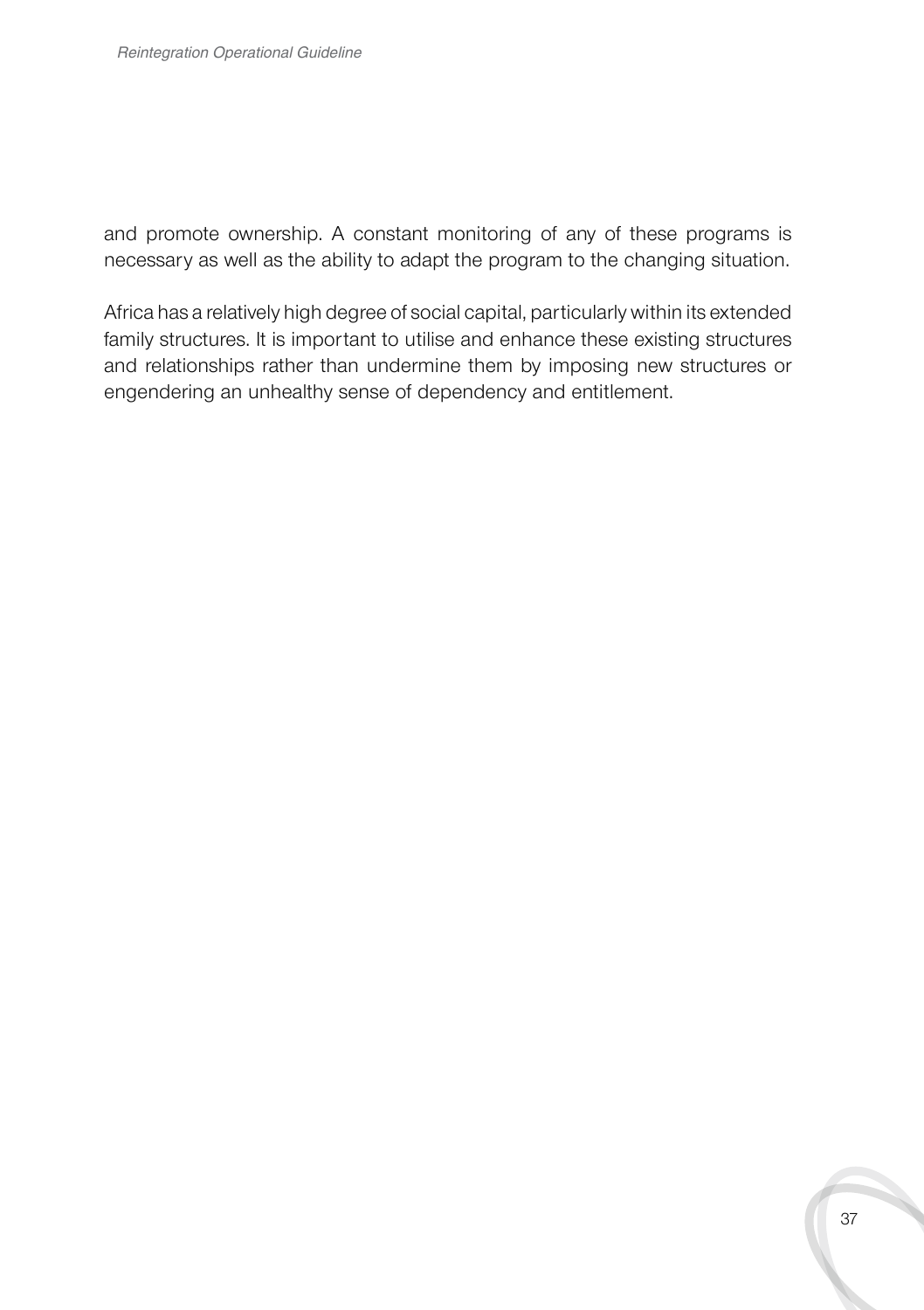## **Bibliography**

Hill, Taylor, &Temin, 2008 Would You Fight again? Understanding Liberian ex-Combatant Reintegration

Uvin, 2007 Ex combatants in Burundi: why they Joined, why they left, how they fared (MDRP)

Finn, 2012, The Drivers of Reporter Reintegration in Northern Uganda (TDRP)

UNDP, Practice Note on Disarmament Demobilisation and Reintegration of Ex-combatants

IAWG DDR, Integrated DDR Standards Module 4.40, Reintegration of Ex-combatants UNDPKO, 2010

Second Generation Disarmament, Demobilization and Reintegration Practices

Baingana, Bannon, 2004 Integrating Mental Health and Psychosocial Interventions into World Bank Lending for Conflict-Affected Populations: A Toolkit

IAWG on DDR, 2012 Blame it on the War – The Gender Dimensions of Violence in DDR IAWG DDR, Integrated DDR Standards Module 5.70, Health and DDR

IAWG DDR, Integrated DDR Standards Module 5.30, Children and DDR

UNICEF, 2007 The Paris Principles and Guidelines on Children Associated with Armed forces of Armed Groups.

Vehey, 2003 Going Home: Demobilizing and Reintegrating Child Soldiers in the DRC

Refugee Law Project, UNHCR, 2012 Working with Men and Boy Survivors of SGBV Forced Displacement

IAWG on DDR, 2012 Blame it on the War – The Gender Dimensions of Violence in DDR

Kriger, 2005, Veterans Pensions in Zimbabwe Dispute Resolution and Nation Building

Lamb, 2011, Assessing the Reintegration of Ex-Combatants in Context of Instability & Informal Economies

Jennings, 2008 Seeing DDR from Below – Challenges and Dilemmas

ILO, 2009 Socio-economic Reintegration of Ex-combatants – Guidelines

Ginifer, 2003 Reintegration of Ex-combatants. In Sierra Leone: Building the Road to Recovery (ISS).

Podder, 2012 From Recruitment to Reintegration: Communities and Ex-combatants in Post Conflict Liberia,

Pizeman, 2012, New Communication Tools in Disarmament Education (in Civil Society and Disarmament)

UNDP BCPR 2009. How to Guide - Monitoring and Evaluation for DDR Programmes MDRP, 2003, Workshop Report on Monitoring and Evaluation in DDR Programmes

UNDP, Practice Note Disarmament Demobilisation and Reintegration of Ex-combatants, page 20-23

IAWG DDR, Integrated DDR Standards, Module 3.20:5 DDR Programme Design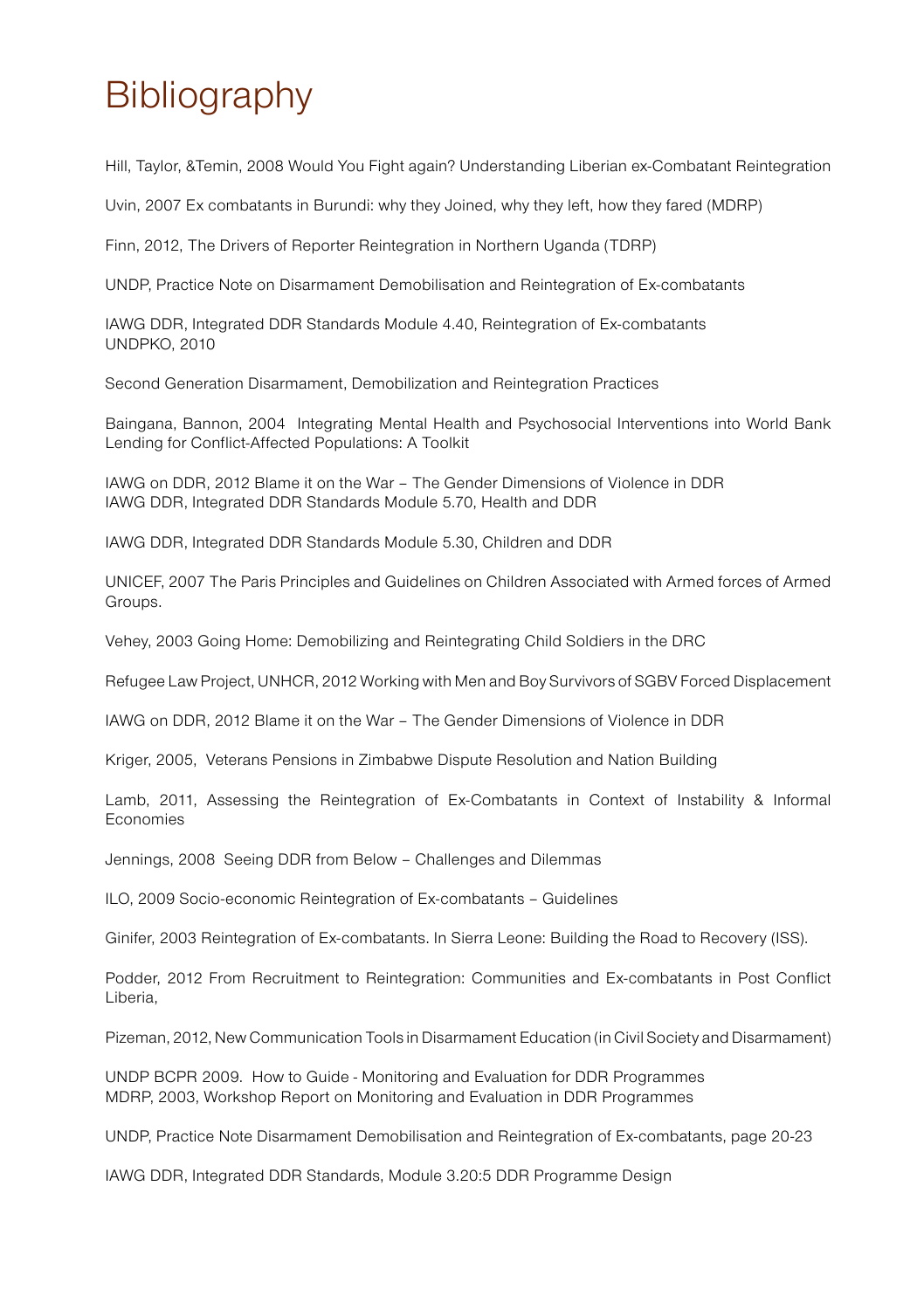DFID, 2010: Briefing Paper: Analysing Conflict and Fragility

Nilsson 2005, Reintegrating Ex Combatants in Post Conflict Societies (SIDA), page 85-87

TDRP, UNDPKO 2011, Workshop Report: Strengthening Nationally Owned DDR Programmes

STHLM Policy Group 2010, South Sudan DDR Programme Review Report, page 60-61

Kilroy 2008, Disarmament, Demobilisation and Reintegration (DDR) as a participatory process

UNDG World Bank 2207 Joint Guidance Note on Integrated Recovery Planning using Post Conflict Needs Assessments and Transitional Results Frameworks

Buxton, 2008 (CICS University of Bradford), Reintegration and Long Term Development: Linkages and Challenges, Thematic Paper 5.

UNDP, Practice Note on Disarmament Demobilisation and Reintegration of Ex-combatants, pages 57-60

Bryden, 2007 Understanding the DDR-SSR Nexus - Building Sustainable Peace in Africa Government of Uganda, 2011 The Peace Recovery and Development Plan for Northern Uganda, Phase II

Ettang, Maina Razia, 2011: A Regional Approach to Peace Building - the Mano River Region

Mazurama and Cole, 2013 in Women and Wars: Contested Histories, Uncertain Futures p194- 214 (Polity Justice & Reconciliation Project, 2010, Pursuing Justice for Women and Children in Northern Uganda UNIFEM (now UN Women)

2004 Getting it Right, Doing it Right: Gender and DDRGTZ, 2009 Masculinity and Civil Wars in Africa (Issue Brief)

Patel, De Greiff, Waldorf, 2009, Disarming the Past Transitional Justice and Ex-combatants (ICTJ)

DDR & Transitional Justice, 2007 Paper presented 2nd International Conference DDR and Stability in Africa

UNDP, Practice Note Disarmament Demobilisation and Reintegration of Ex-combatants, pages 57-58

Stankovic,Torjesen, 2011, Fresh Insights on Disarmament, Demobilization and Reintegration

IAWG DDR, Integrated DDR Standards Module 4.40, Reintegration of Ex-combatants UNDPKO, 2010, Second Generation Disarmament, Demobilization and Reintegration Practices in PO

CDA, 2004, The Do No Harm Handbook (Framework for Analyzing the Impact of Assistance on Conflict)

Willibald, 2006: Does Money Work? Cash Transfers to Ex-combatants in DDR processes